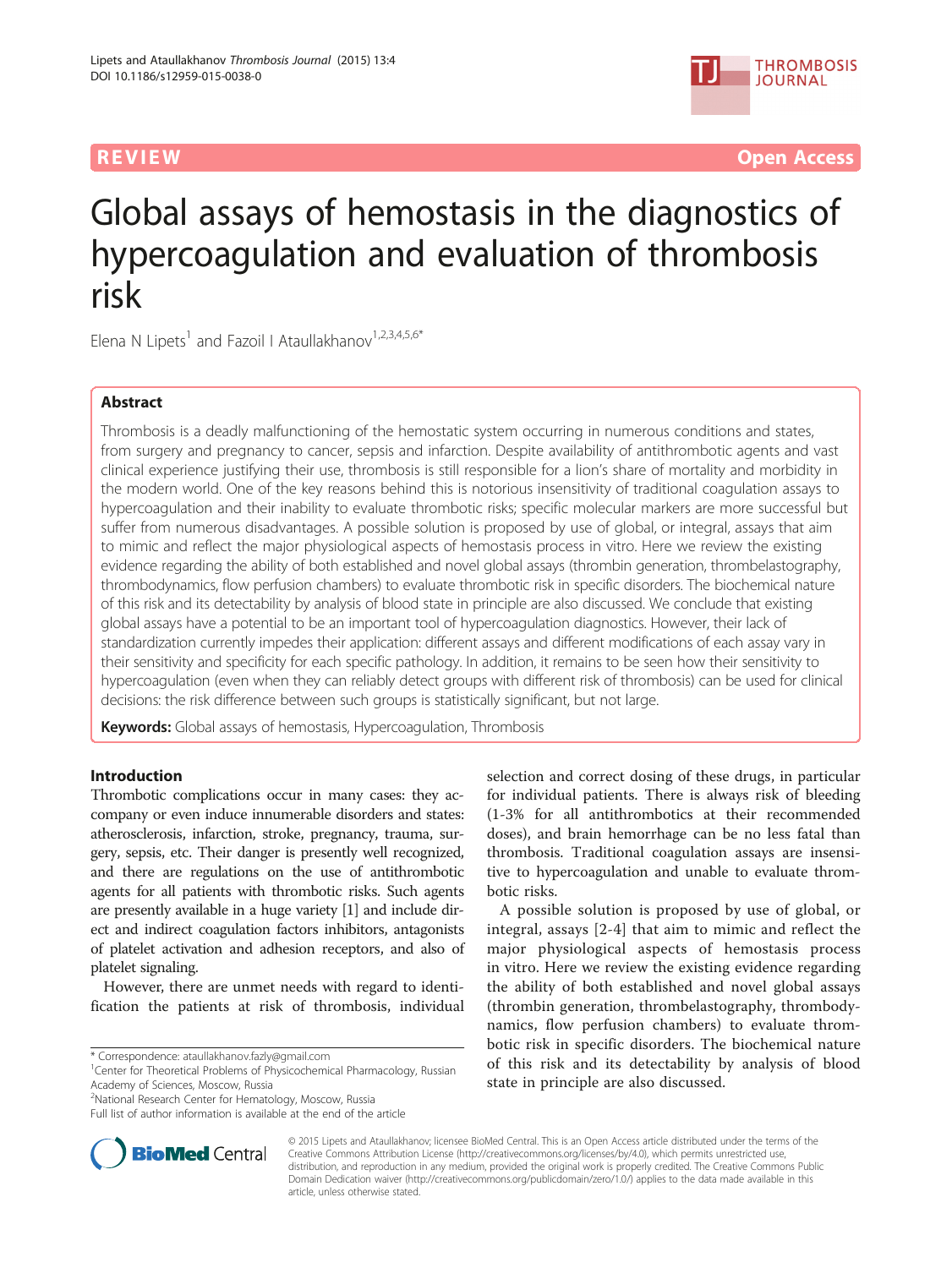#### Pathophysiology of hypercoagulation and thrombosis

Before speaking about thrombosis risk evaluation and prediction of thrombosis using in vitro diagnostics, it is essential to discuss the biochemical nature of thrombus formation.

#### Venous thrombosis

Recent reviews on the venous thrombosis pathogenesis can be found in [[5,6\]](#page-12-0). The basic principles of it were formulated by Virchov in 1859, who defined origin of thrombosis in his famous triad of disorders in blood composition, flow velocity or vascular wall. It is well established that venous thrombi are formed mostly as a result of fibrin formation (so-called 'red' thrombi rich in fibrin and entrapped red blood cells) with little if any contribution from platelet adhesion. It is not completely clear, however, how this process is triggered. Venous thrombi are attached to the vessel wall by fibrin [\[7\]](#page-12-0), and in most cases the wall remains undamaged [\[8\]](#page-12-0). The most likely mechanism of triggering thrombosis involves endothelial activation. Upon blood flow stagnation, inflammation and/or hypoxia endothelial cells release the Weibel-Palade bodies containing von Willebrand factor (vWF) of increased length and P-selectin. The release enable attachment of platelets, monocytes, neutrophils [[9\]](#page-12-0) and their microparticles. Activated by hypoxia, cytokines, and lipopolysaccharides monocytes express Tissue factor (TF) [\[10](#page-12-0)], which stimulates clotting activation. Additional tissue factor is provided by microparticles derived from monocytes, cancer cells [[11](#page-12-0)] and probable neutrophiles [\[9](#page-12-0)] depending on the primary disorder. Essential role can be played by contact activation from neutrophil extracellular traps (NET), extracellular chromatin fibers with a backbone of histones [[9\]](#page-12-0); contribution of platelet- and endothelium-derived microparticles is possible [\[12](#page-12-0)]. Depending on the balance between procoagulant factors, their inhibitors and fibrinolysis, this endothelium activation might develop into full-scale thrombosis.

#### Arterial thrombosis

Arterial thrombosis is usually triggered by rupture of an atherosclerotic plaque. This leads to externalization of collagen, TF and vWF. As a result of rapid flow velocity in arteries, the primary driving mechanism of arterial thrombosis is platelet deposition with fibrin formation playing a secondary, thrombus-stabilizing role [\[13,14](#page-12-0)]. This is confirmed by predominance of platelets in such thrombin (so-called 'white' thrombi) and by efficiency of antiplatelet agents [\[15\]](#page-12-0). Altered platelet adhesion and aggregation due to increased vWF concentration, decreased ADAMTS13 (a metalloproteinase, that cleaves vWF to smaller, less procoagulant forms), increased in vitro platelet aggregation after low concentrations of

adenosine diphosphate and/or epinephrine (sticky platelet syndrome) are associated with arterial thrombosis [\[16,17](#page-12-0)].

However, there are indications of hypercoagulation state in the plasma of patients suffering from arterial thrombosis: circulating factors XIa and TF were detected in patients following ischemic cerebrovascular events [[18\]](#page-12-0), in stable angina patients [\[19\]](#page-12-0), in patients with systolic heart failure due to ischemic cardiomyopathy [\[20](#page-12-0)]. In some of the intravital arterial thrombosis animal models monocyte- and endothelium-derived microparticles were deposited in thrombi [[11\]](#page-12-0). Even double-drug antiplatelet therapy in acute coronary syndrome does not prevent a  $\sim$ 10% yearly risk of a recurrence, while addition of rivaroxaban significantly decreases the risk [[21\]](#page-12-0). These data indicate that blood coagulation contribution in arterial thrombosis should not be neglected.

#### Microvascular thrombosis

Originally, pathogenesis of thrombosis was primarily studied in large blood vessels. However, there has been a recent shift in the attention to the microvasculature and to the microcirculatory occlusion [\[22\]](#page-12-0). Probably, an important factor in this shift is that the most informative experimental models of thrombosis are microvascular ones [[23](#page-12-0)]. Development of microthrombosis is usually related to TF expression by various cells, degradation of TFPI by neutrophil elastase, fXII activation by NETs released by neutrophils and enhanced by their interaction with platelets [[24](#page-12-0)]. It is observed in multiple diseases (sepsis [\[25](#page-12-0)], cancer [[26](#page-12-0)], infarction [[27\]](#page-12-0), thrombotic thrombocytopenic purpura [[28\]](#page-12-0)) and is a critical factor in the development of disseminated intravascular coagulation and organ dysfunction [[29\]](#page-12-0). Among all types of thrombosis, microvascular thrombosis is most of all associated with plasma ability to coagulate overall increase, hypercoagulability [\[30\]](#page-12-0).

#### Specific causes of hypercoagulation

Hypercoagulation state, usually meaning increased tendency of blood to clot, can be induced by numerous molecular mechanisms enumerated below.

Hypercoagulation in cancer is usually associated with expression of TF, cancer procoagulant (CP) and adhesion molecules. TF expression is induced by activation of oncogenes or inactivation of tumor suppressor genes [\[31](#page-12-0)]. Some of the circulating TF is associated with microparticles [[32](#page-12-0),[33](#page-12-0)] that also accelerate clotting by providing additional phosphatidylserine. CP is a cysteine protease with factor X activating properties [\[34\]](#page-12-0). Its role as a factor predictive of clinical thrombosis has not been successfully demonstrated. Mice models demonstrated that NETs also contribute significantly to hypercoagulation in cancer [\[35\]](#page-12-0). Adhesion molecules allow direct interaction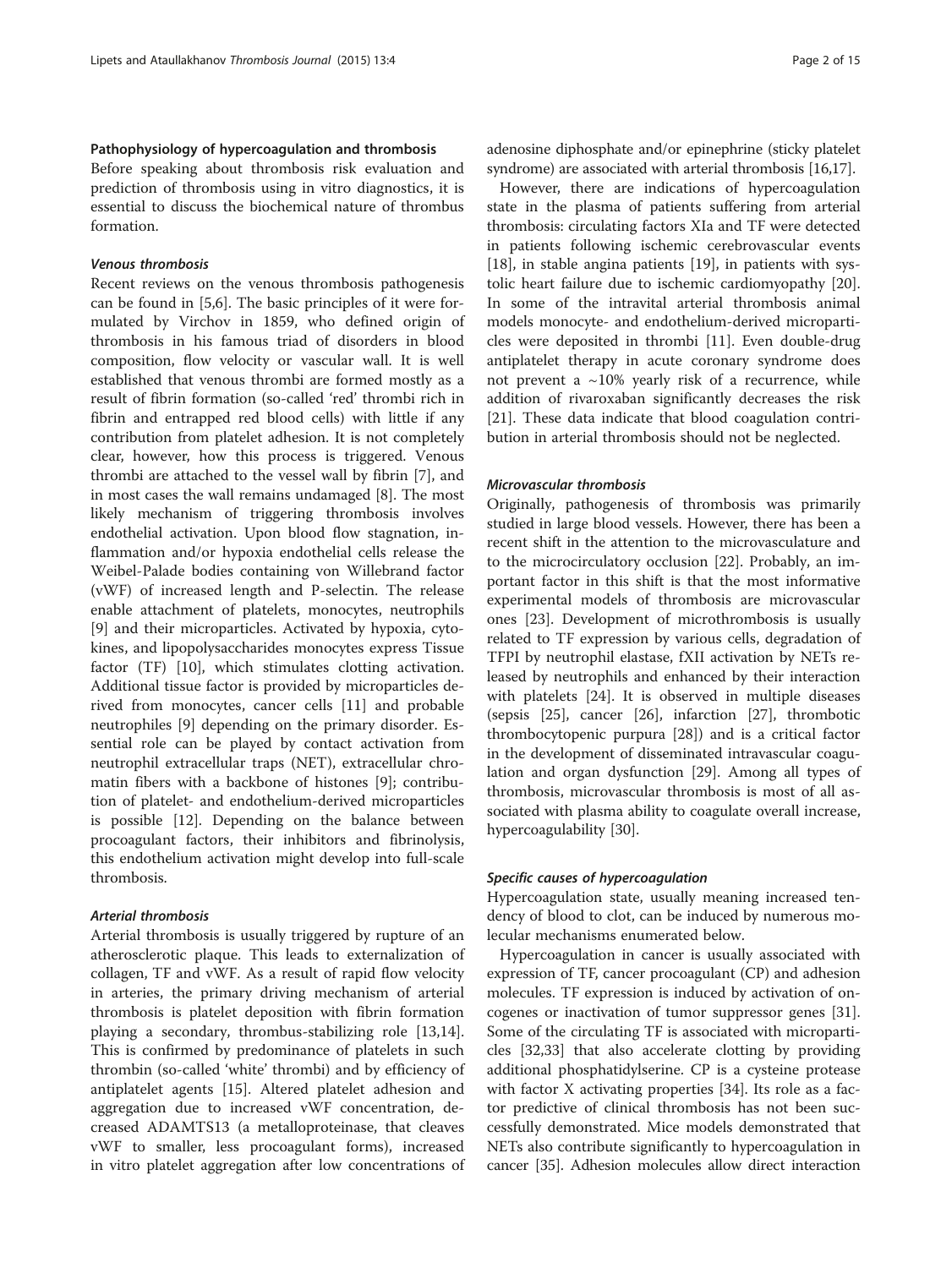of tumor cells with endothelium, platelets, and leukocytes, can induce formation of platelet microthrombi [[36](#page-12-0)].

Normal pregnancy is associated with increase in fibrinogen (Fg), Factors VII, VIII, X, and VWF. Free protein S is decreased secondary to increased levels of its binding protein, the complement component C4b. Plasminogen activator inhibitor type 1 (PAI-1) levels increase 5-fold [[37\]](#page-12-0). Levels of PAI-2, produced by the placenta, increase dramatically during the third trimester [[38\]](#page-12-0). For some complication of pregnancy, increased concentration of endothelial-derived and TF-positive microparticles was reported [\[39,40\]](#page-12-0).

Hormonal contraceptives increases concentrations of Fg, prothrombin (factor II) and factors VII, VIII and X, and reduction in coagulation inhibitors, such as antithrombin (AT) and protein S and tissue factor pathway inhibitor (TFPI). On the other hand, fibrinolysis is also stimulated: tissue plasminogen activator (tPA) activity is increased, while that of PAI-1 is decreased [[41\]](#page-12-0).

Diabetes leads to increase in adhesion and aggregation of platelets, as well as platelet-dependent thrombin formation. Changes in the platelet reactivity occur at the stage of megakariopoiesis. Leukocytes are also activated and expose aminophospholipids and TF, express adhesive molecules that promote interaction of leukocytes with endothelium and formation of leukocyte-platelet aggregates. Dysfunction of endothelium is observed. Concentrations of VWF, factor VII, and Fg are increased, those of AT, PC, endothelial thrombomodulin (TM) are decreased. Platelets, monocytes, endothelium demonstrate increased microparticle production. Levels of PAI-1 and tPA are decreased [\[42](#page-12-0)].

To summarize, there are several immediate reasons of high risk systemic thrombosis. First, there are materials that directly activate coagulation: circulating contact pathway-activating microparticles [[43\]](#page-12-0), circulating TF on cells or microparticles (in cancer or diabetes), factor XIa (ischemic cerebrovascular events, stable angina), сancer

procoagulant, bacteria. The second category includes mechanisms that do not initiate clotting by themselves but may promote clotting propagation by shifting coagulation balance: increased level, activity or longevity of pro-coagulant factors (congenital, pregnancy, oral contraceptives, mutations like prothrombin G20210A [[44](#page-12-0)] or factor V Leiden [[45](#page-12-0),[46](#page-12-0)]), decreased concentration or function of the anti-coagulant molecules (congenital or consumptive deficiency of AT, PS, PC [\[47](#page-12-0)[,48](#page-13-0)]), decreased fibrinolysis, ADAMTS13, increased vWF [\[16\]](#page-12-0). The data for several protrombotic states discussed in this article are summarized in Table 1, which attempts to relate mechanism of pro-coagulant changes, disorders that cause them, and the types of thrombosis supported by them.

#### Detection of hypercoagulability: possible strategies

Nature of pre-disposition of an individual to thrombosis may be either local or global. Local factors such as vessel wall damage, atherosclerotic plaque formation or blood flow stagnation remain naturally beyond functional laboratory assays of coagulation (although possibility to detect some markers of inflammation and damage in blood indirectly cannot be excluded). Other thrombotic events can be directly associated with global changes in blood composition. These systemic pro-thrombotic changes are called hypercoagulation. When thrombosis can be directly linked to hypercoagulability, several ways to determine it exist.

One way is to detect the specific cause: change in the coagulation factor or coagulation inhibitor concentration, presence of a circulating active factor, microparticles, change in fibrinolysis factor, vWF concentrations. While such research is important, these parameters appear to be innumerable and some of them (e.g. picomolar concentrations of factors) are extremely hard to measure. In addition, isolated information about specific

|  |  | Table 1 The reasons of hypercoagulation in different states associated with risk of thrombosis discussed in the article |  |  |  |
|--|--|-------------------------------------------------------------------------------------------------------------------------|--|--|--|
|--|--|-------------------------------------------------------------------------------------------------------------------------|--|--|--|

| <b>Background</b><br>state | <b>Activating material</b>                                          | Increased level of<br>procoagulant<br>zymogens | <b>Decreased level</b><br>of coagulation<br><b>inhibitors</b> | <b>Fibrinolysis</b><br>abnormalities | <b>Other hemostasis</b><br>abnormalities                                              | Type of<br>thrombosis                            |
|----------------------------|---------------------------------------------------------------------|------------------------------------------------|---------------------------------------------------------------|--------------------------------------|---------------------------------------------------------------------------------------|--------------------------------------------------|
| Cancer                     | TF, NET, MP                                                         |                                                |                                                               |                                      | Cancer procoagulant,<br>adhesive molecules                                            | Venous<br>thrombosis                             |
| Pregnancy                  | TF, MP                                                              | Fq, VII, VIII, X                               | Free protein S                                                | PAI-11, PAI-21                       | Thrombocytopenia,<br>platelets activation, VWF1                                       | Venous<br>thrombosis,<br>Arterial<br>thrombosis  |
| Oral<br>contraceptives     |                                                                     | Fq, II, VII, VIII, X                           | ATIII, PS, TFPI                                               | tPA1, PAI-11                         |                                                                                       | <b>Venous</b><br>thrombosis                      |
| Diabetes mellitus          | TF, platelet, monocyte, Fg, II, V, VII, VIII, and<br>endothelial MP | X                                              | ATIII, PC,<br>endothelial TM                                  | $PAI-1†$ , tPA $\uparrow$            | Enhanced platelet adhesion,<br>aggregation, leukocyte activation,<br>WVF <sup>1</sup> | Arterial<br>thrombosis,<br>Venous<br>thrombosis? |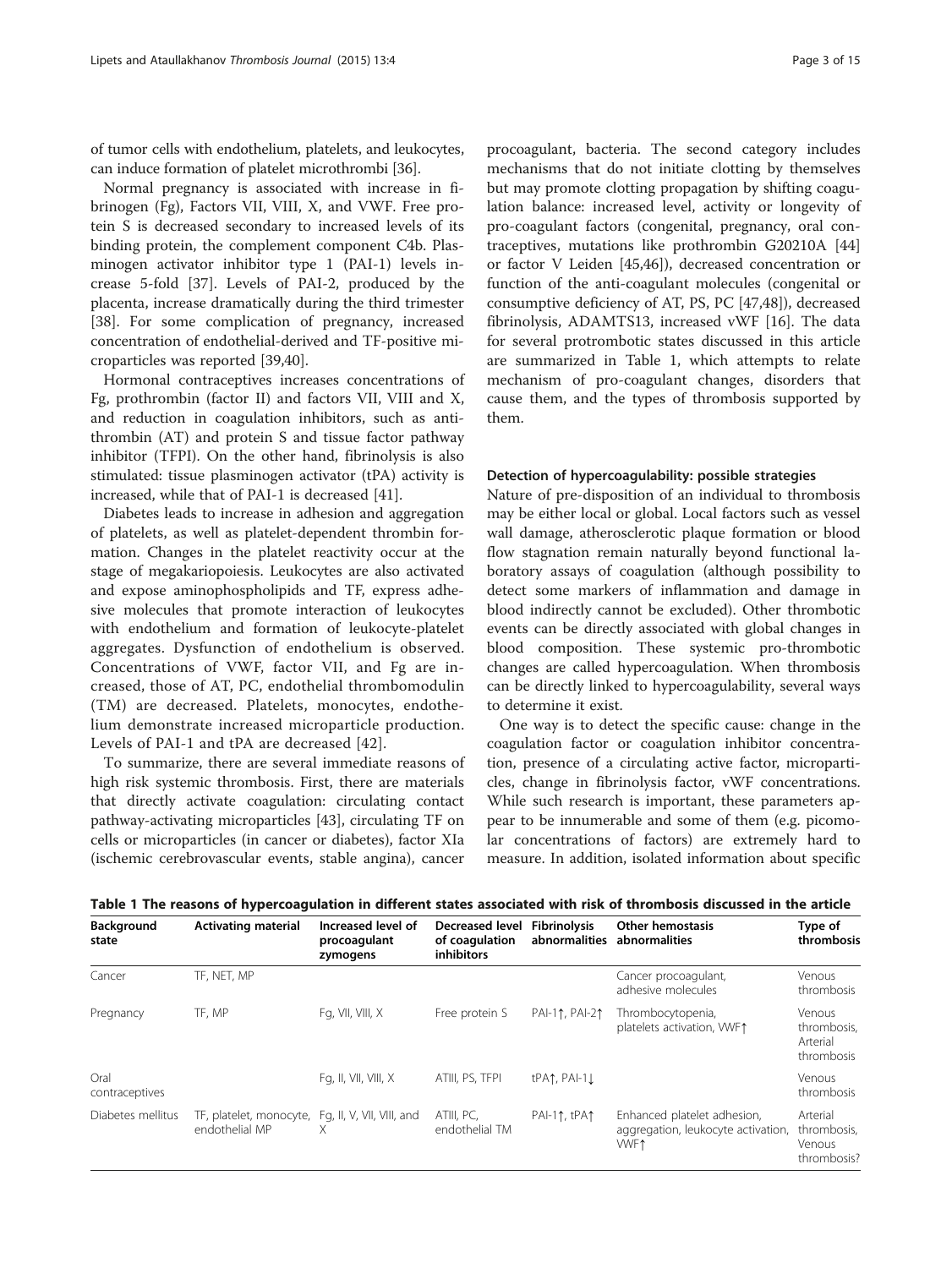causes does not give an idea about overall tendency of the blood to form thrombi.

Another strategy is to use molecular markers of ongoing thrombosis: D-dimers, fibrinopeptides, soluble fibrin monomers, thrombin-antithrombin complexes or prothrombin fragments. This strategy is used widely and has tremendous clinical advantages, but its major drawback is that it detects traces of coagulation that already occurred or goes presently at full rate. In disseminated intravascular coagulation (DIC), you may have great D-dimer in conjunction with zero clotting due to coagulopathy.

Finally, the natural way to determine hypercoagulation is to carry out coagulation experiments under conditions, where contribution of the hypercoagulation factors is significant (i.e. under conditions close in vivo). It turns out that it is not significant for the traditional clotting assays: when you stimulate clotting with huge concentrations of activators in APTT and PT, contribution of the small quantities of circulating active factors is not essential.

The possible solution to this might be global, or integral, assays of hemostasis [[2](#page-12-0)-[4](#page-12-0)]). They aim to mimic (patho)physiogical processes with greater accuracy and to involve all relevant processes, so they tend to determined overall hemostatic potential. Importantly, these assays usually involve low activator concentration (thrombin generation, TEG) or localization of the activator on the chamber wall (thrombodynamics, flow perfusion chambers). This could indeed make them sensitive to low concentrations of circulating agonists.

The purpose of the present review is to inventory the available data in order to test the existing claim of the global assays on their ability to predict thrombosis.

## APTT and INR: are they indeed inappropriate as global assays?

Till the present times, initial evaluation of hemostatic status is done using APTT and INR assays. They are sensitive, first of all, to deficiencies of coagulation factors that usually result in their prolongation. Shortening of clot times is rare and is often attributed to pre-analytical errors (that play a great role in diagnostics, as it is very easy to induce hypercoagulation by insufficiently careful handling of whole blood). When dealing with thrombosis INR application is usually limited to assess the effectiveness of vitamin K doses [[49](#page-13-0)].

However, there are reports that some thrombotic disorders may be detected by changes in APTT. Mina et al. demonstrated that APTT shortening reliably indicates abnormal factors V, XI, XII, VWF antigen and collagenbinding activity, and the level of procoagulant phospholipids, as assessed using a novel assay procedure (XACT) [[50\]](#page-13-0). It is not clear whether factor VIII increase can

shorten APTT. APTT shortening has also been associated with high levels of biochemical markers of thrombin generation and fibrin deposition such as prothrombin fragment 12, thrombin-antithrombin complex, and D-dimer [[51](#page-13-0)]. Tripodi et al showed that shortened APTT is a risk factor for deep vein thrombosis. In patients who had an APTT ratio (coagulation time of test-to-reference plasma) smaller than the fifth percentile of the distribution in controls, the odds ratio (OR) for VTE was 2.4 and was independent of inherited thrombophilic abnormalities. Median APTT ratio values were 0.97 (range: 0.75-1.41) for patients and 1.00 (range: 0.72-1.33) for controls  $(P < .001)$  [[52](#page-13-0)]. Prospective observation of a large group (918 patients) with spontaneous venous thrombosis revealed that APTT ratio was significantly longer in patients without thrombosis recurrence  $(0.97 \pm 0.09 \text{ vs. } 0.93 \pm 0.09,$  $P < 0.001$ ) The relative risk (RR) of recurrence among patients with a APTT ratio or <  $0.95$  was 1.7 [[53](#page-13-0)]. Legnani et al. discovered that venous thrombosis recurrence risk after cancelling anticoagulation was more than twofold higher in patients with ratio  $\langle$  or =0.90 versus those of the reference category (Relative risk (RR): 2.38) [[54](#page-13-0)]. The data indicating predictive value of APTT are given in Table [2](#page-4-0).

An important version of APTT is so-called clot waveform analysis that considers the entire optical density change curve, not only clot time. This assay is even included among the global assays [[2-4\]](#page-12-0). In particular, two-phase curve in this assay is a sensitive and specific predictor of DIC (85% and 92%, respectively) [[56](#page-13-0)]. This curve is explained by precipitation of C-reactive protein with VLDL upon addition of Ca [\[57](#page-13-0)].

So, it seems that APTT is working in some cases of pro-coagulant changes in plasma, but these successes are mostly associated with changes in the concentrations of coagulation factor components, not with appearance of coagulation-activating circulating material. It is most likely that potent artificial clotting activation in APTT (and even stronger activation in INR) does not allow observation of small effects produced by circulating TF, fXIa, or microparticles. Protein C pathway does not function in APTT unless activated protein C is added, but even then thrombin generation using the same approach is more sensitive [[58\]](#page-13-0). APTT does not include fibrinolysis in any way. Probably that is why APTT has no predictive value as a thrombosis risk marker following surgery [[59,60](#page-13-0)], trauma [[61\]](#page-13-0), diabetes [\[55,62](#page-13-0)], cancer [[63](#page-13-0)]. Data about pregnancy are contradictive [[64](#page-13-0),[65\]](#page-13-0). The main hypercoagulation factor detected by APTT shortening is most likely increased concentration or activity of coagulation factor predecessors. For example, in the study [\[54\]](#page-13-0), increase of the recurrence risk of VT disappeared after adjustment for factor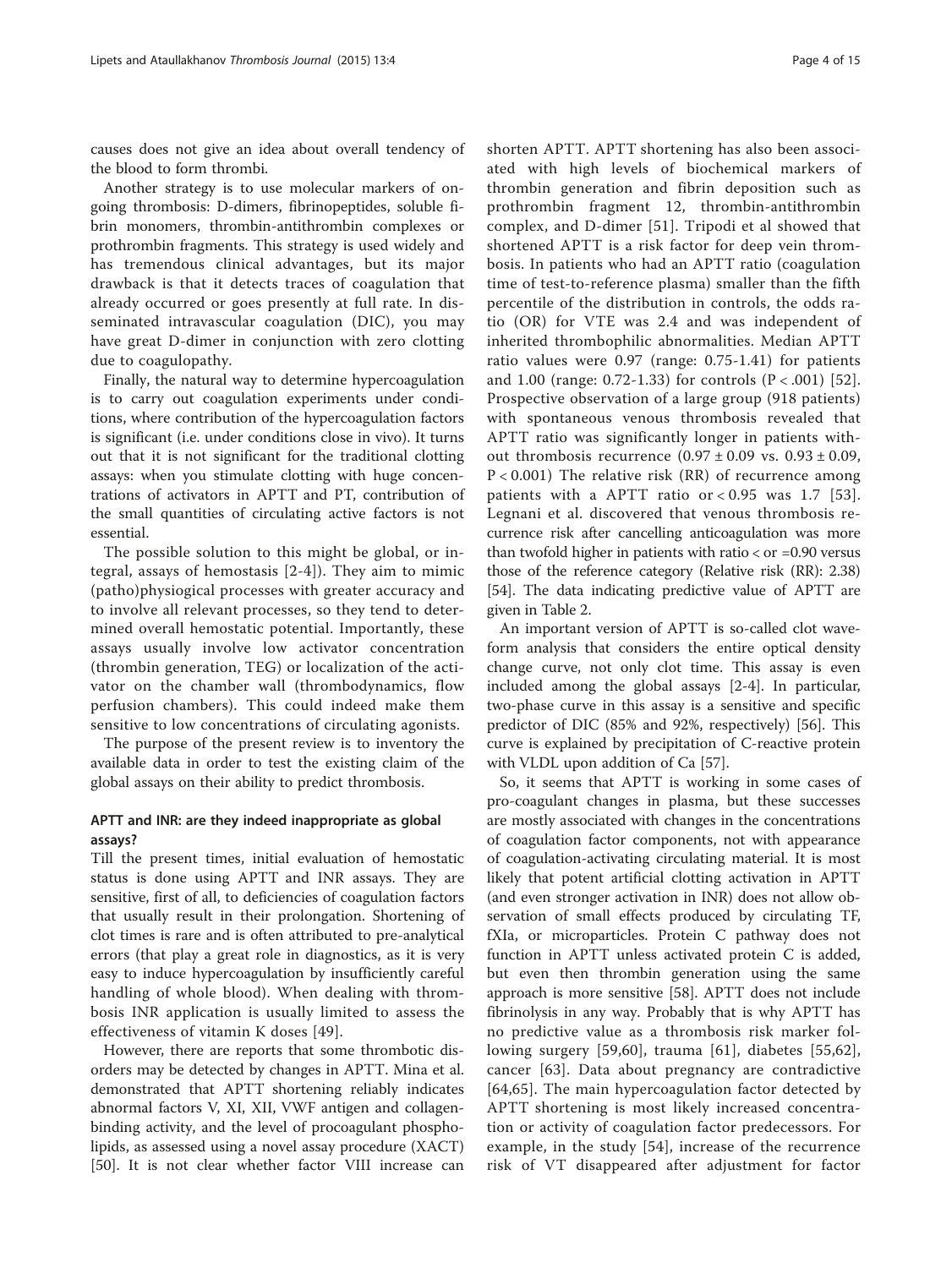# <span id="page-4-0"></span>Table 2 Examples of АPPT ratio response to different procoagulant states

| Procoagulant state                       | <b>Number of patients</b><br>in study group   | Data range in control<br>group, mean $\pm$ SD<br>unless otherwise<br>indicated | Data range in group<br>with hypercoagulation,<br>mean $\pm$ SD unless<br>otherwise indicated | Significance | <b>Predictive value</b>                                               | Reference | <b>Comments</b>                                                                                                 |
|------------------------------------------|-----------------------------------------------|--------------------------------------------------------------------------------|----------------------------------------------------------------------------------------------|--------------|-----------------------------------------------------------------------|-----------|-----------------------------------------------------------------------------------------------------------------|
| <b>VTF</b>                               | 605 patients, 1290 - controls                 | Median(range)<br>$1.00(0.72 - 1.33)$                                           | Median(range)<br>$0.97(0.75 - 1.41)$                                                         | < 0.001      | APTT ratio $< 0.87$ OR = 2.4                                          | $[52]$    | Retrospective study.                                                                                            |
| Recurrence after first<br>unprovoked VTE | 918 with a first VTF<br>101 - with recurrence | $0.97 + 0.09$                                                                  | $0.93 + 0.09$                                                                                | 0.001        | APTT ratio $< 0.95$ RR = 1.79                                         | $[53]$    | Prospective study.<br>Analysis was performed<br>3 weeks after after<br>completion of<br>anticoagulant therapy.  |
| Recurrence after first<br>unprovoked VTE | 628 with a first VTE,<br>71 - with recurrence |                                                                                |                                                                                              |              | APTT ratio $< 0.90$ RR = 2.38<br>compared with APTT<br>ratio $> 1.05$ | $[54]$    | Prospective study.<br>Analysis wasperformed<br>3-4 weeks after after<br>completion of<br>anticoagulant therapy. |
| Type 2 diabetes<br>mellitus              | 60 patients, 57 controls                      | Median(range) 0.93<br>$(0.71 - 1.34)$                                          | Median(range) 1.03<br>$(0.79 - 1.27)$                                                        | 0.43         |                                                                       | $[55]$    |                                                                                                                 |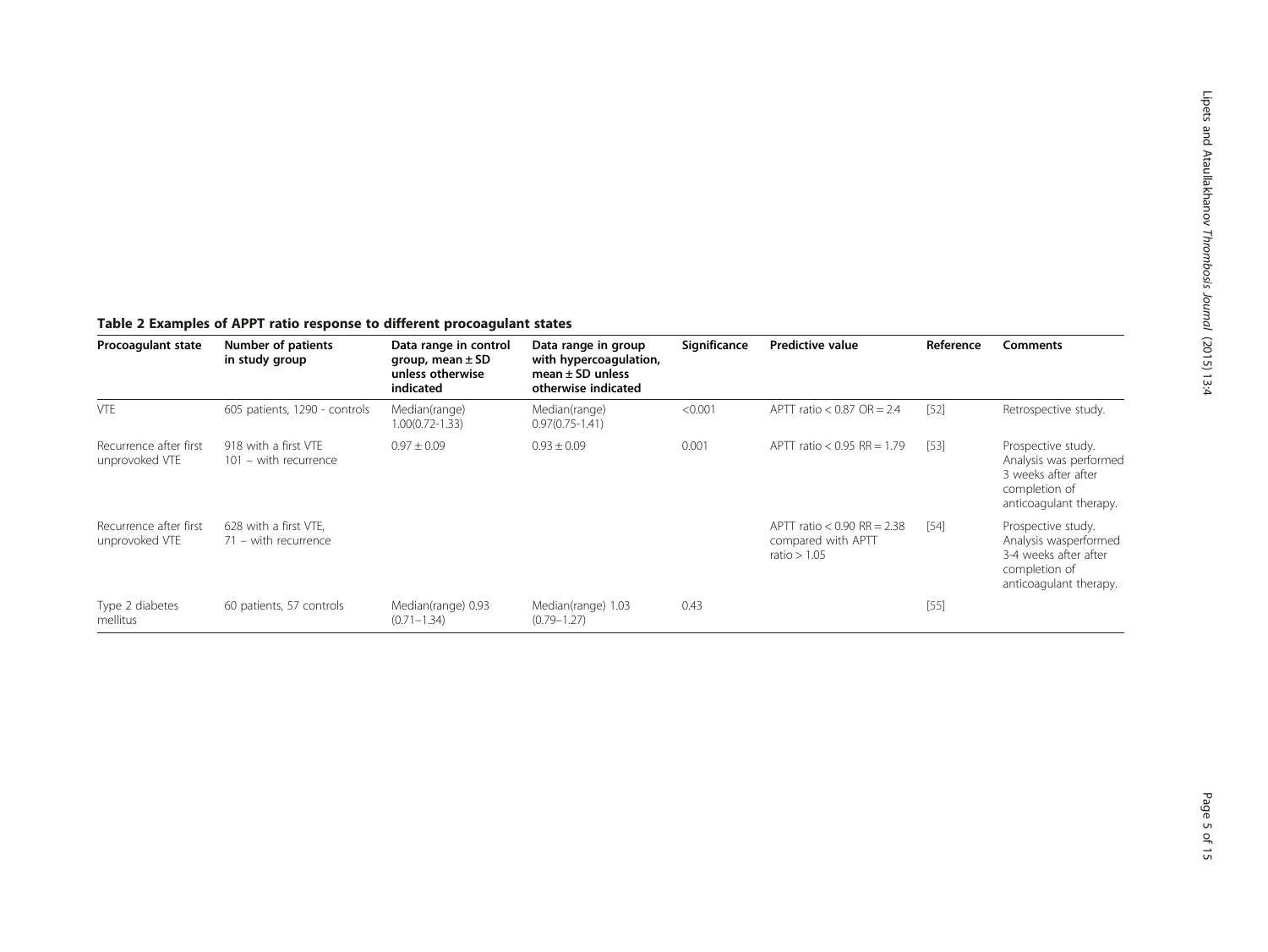VIII, IX and XI levels, and coagulation factor levels themselves had better predictive capacity of recurrence risk ( $RR = 2.38$  for APTT ratio < 0.90,  $RR = 3.01$ ; 3.06; 2.14 for increased levels of fVIII, dIX and fXI, respectively). Still, thrombophilic risk factors G1691Afactor V and G20210A-factor II did not differ significantly in groups with normal and shortened APTT [\[51](#page-13-0)].

#### Hypercoagulation and thrombin generation

Thrombin generation is one of the two best developed and tested global assays of hemostasis. Invented in its present form by the team of Coenraad Hemker of Maastricht University [\[66\]](#page-13-0), the method uses a thrombinsensitive chromogenic or, recently, fluorogenic substrate. From the velocity of its cleavage, thrombin concentration as a function of time is obtained and used for diagnostic purposes; it usually has a characteristic bell-shape. Such parameters as endogenous thrombin potential (ETP, area under the thrombin generation curve) are among the most widely used, and their correlation with clinical phenotype is well established. Interestingly, most of the thrombin generation curve is observed after clot formation, and its meaning is still a subject of debate [\[67](#page-13-0)].

There are presently numerous modifications of thrombin generation including several commercially available versions. Typically, the assay is performed in platelet free plasma supplemented with phospholipids; use of platelet-rich plasma is also possible. Triggering is done by picomolar TF concentration, although other stimuli can be used. Thrombin generation experiments can be done with TM, protein C-activating enzymes or simply activated protein C to better highlight the protein C pathway.

Tripodi et al. reported that patients with increased thrombin generation in the presence of TM have higher risk of recurrent venous thromboembolism. Those with  $ETP > 960$  nM $\cdot$ min or thrombin peak >193 nM had hazard ratios (HR) for recurrent VTE of 3.41 or 4.57 as compared with those with an ETP <563 nM $\cdot$ min or peak <115 nm. Patients with lag-time <14.5 min had HR of 3.19 as compared with those with lag-time >20.8 min [[68\]](#page-13-0). The same was reported by Besser et al.: after adjustment for D-dimer, thrombophilia, sex, and whether or not the first event was unprovoked, a high ETP remained a significant predictor of recurrence, HR 2.6 [[69\]](#page-13-0). In a similar study of Hron et al., patients without recurrent VTE had lower thrombin generation than patients with recurrence (mean [SD], 349.2 [108.0] nM vs 419.5 [110.5] nM, respectively;  $P < .001$ ). Compared with patients who had thrombin generation lower than 400 nM, the relative risk (RR) of recurrence was 2.4 [\[70](#page-13-0)]. Interestingly, van Hylckama Vlieg et al. did not find any predictive value for thrombosis risk though this might be due to a different experimental design [[71](#page-13-0)]. Chaireti et al. found, paradoxically, that ETP immediately after thrombosis is lower in the group of thrombosis recurrence. If blood was collected 1-2 months after cancellation of anticoagulants, their ETP was insignificantly higher [[72\]](#page-13-0).

Increased ETP in platelet-rich plasma was reported for patients after ischemic stroke [[73\]](#page-13-0). In PPP, increased thrombin peak predicted stroke for women and did not correlated with stroke in men (hazard ratio 1.04 for men, 1.7 for women) [\[74\]](#page-13-0). ETP is increased in almost any thrombophilia including G20210A mutation [\[75](#page-13-0)], AT deficiency [[76\]](#page-13-0), factor V Leiden [\[77\]](#page-13-0) and protein S deficiency [[78](#page-13-0)] (if experiments are with thrombomodulin), upon oral contraceptive use [[79\]](#page-13-0), in cancer [\[80](#page-13-0)]. ETP is increased in pregnancy [\[81,82\]](#page-13-0), but seems to reach a plateau in the first trimester [\[83](#page-13-0)], while D-dimer, F1 + 2 and TAT increased, and there was no correlation between parameters of ETP assay and markers of in vivo thrombin generation. Lack of this correlation was confirmed in [\[80](#page-13-0)]. Patients with diabetes had significantly higher thrombin peak [[55,62](#page-13-0)], probably because of increased level of factors II, V, VII, VIII, and X and decreased protein C [\[62](#page-13-0)].

Thrombin peak was reported to correlate with microparticle count, in particular when thrombin generation is performed without adding external activators and phospholipids [[55](#page-13-0)]. Ollivier et al. found that lag time in recalcified plasma is sensitive to TF and does not affect the peak, while peak is sensitive to phospholipids. Distinct contributions of these two factors in cancer patients' plasmas were differentiated in [[84](#page-13-0)]. Lipopolysaccharides reliably decreased lag time [[85\]](#page-13-0).

It appears that thrombin generation is sensitive to various hypercoagulation factors depending on the design: to levels of factors II, V, Fg, AT at high TF (13.6рМ); to fXII, Fg, AT, free TFPI at low TF (1pM) [[86](#page-13-0)], as well as to fVIII and fIX [[87](#page-13-0)]; to protein C pathway defects upon addition of thrombomodulin or protein C activator [[88\]](#page-13-0); to circulating TF when performed without activators; to lipids when performed without externally added lipids. Decrease of activation level increases overall sensitivity but increases deviation. Difference in the mean parameter values for patients with and without thrombosis is usually significant, but SDs usually overlap and it is complicated to transform such result into a clinical recommendation (Table [3\)](#page-6-0). Although thrombin generation test standardization is presently under development [[2](#page-12-0)] its lack restricts the method application.

Fibrinolysis and use of whole blood are currently beyond the available versions of this method, although some preliminary on thrombin generation in whole blood appeared [\[89](#page-13-0)]. There are no clinical data for thrombotic states for this version yet.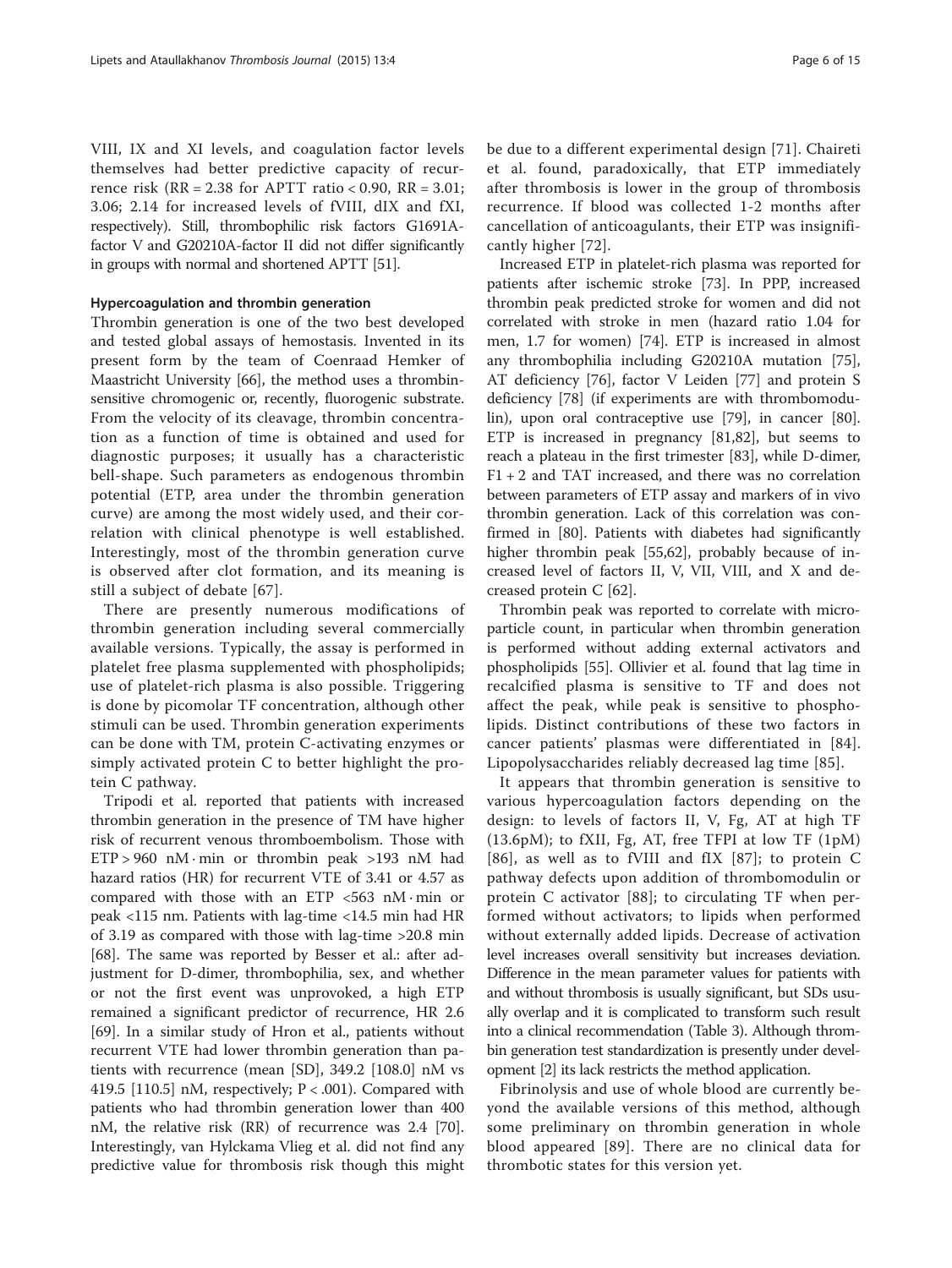| Procoagulant<br>state                          | Number of<br>patients in<br>study group               | additional<br>substances                                | TG trigger and Data range in control<br>group, mean $\pm$ SD<br>unless otherwise<br>indicated | Data range in group<br>with hypercoagulation,<br>mean $\pm$ SD unless<br>otherwise indicated | Significance | Predictive value                                                              |        | Reference Comments                                                                                       |
|------------------------------------------------|-------------------------------------------------------|---------------------------------------------------------|-----------------------------------------------------------------------------------------------|----------------------------------------------------------------------------------------------|--------------|-------------------------------------------------------------------------------|--------|----------------------------------------------------------------------------------------------------------|
| Recurrence<br>after first                      | $254 - with a$<br>first VTE.                          | 1 pM TF<br>1 uM PL                                      | ETP, nM·min<br>$1502 \pm 446$                                                                 | ETP, nM·min $1361 \pm 499$                                                                   | 0.122        | 1 tertile compared<br>to the $3$ HR = $2.54$                                  | [68]   | Prospective study.<br>Analysis was performed                                                             |
| unprovoked<br><b>VTE</b>                       | $34 - with$<br>recurrence                             |                                                         | lla max, nM $232 \pm 82$                                                                      | lla max, nM $187 \pm 89$                                                                     | 0.005        | $HR = 3.09$                                                                   |        | 2-3 months after<br>completion of                                                                        |
|                                                |                                                       |                                                         | Tlag, min $12 \pm 6$                                                                          | Tlag, min $13 \pm 5$                                                                         | 0.319        | $HR = 2.29$                                                                   |        | anticoagulant<br>therapy.                                                                                |
|                                                |                                                       | 1 pM TF 1 uM                                            | ETP, nM $\cdot$ min 986 $\pm$ 422                                                             | ETP, nM·min $763 \pm 468$                                                                    | 0.009        | $HR = 3.35$                                                                   | $[68]$ |                                                                                                          |
|                                                |                                                       | PL 4 nM TM                                              | lla max, nM $201 \pm 75$                                                                      | lla max, nM $148 \pm 88$                                                                     | < 0.001      | $HR = 4.49$                                                                   |        |                                                                                                          |
|                                                |                                                       |                                                         | Tlag, min $17 \pm 7$                                                                          | Tlag, min $19 \pm 10$                                                                        | 0.174        | $HR = 2.39$                                                                   |        |                                                                                                          |
| Unprovoked<br>recurrence<br>after first VTE    | 188 with a<br>first VTE,<br>$29 - with$<br>recurrence | 5 pM TF 4 uM<br>PL                                      |                                                                                               |                                                                                              |              | ETP > 50th<br>percentile<br>$HR = 2.9$                                        | $[69]$ | Prospective study. Analysis<br>was performed 2-3 months<br>after completion of<br>anticoagulant therapy. |
|                                                |                                                       | 5 pM TF 4 uM<br>PL 8nM TM                               |                                                                                               |                                                                                              |              | No significant<br>predictive value                                            | $[69]$ |                                                                                                          |
| Recurrence<br>after first<br>unprovoked<br>VTE | 914 with a<br>first VTE, $100 -$<br>with recurrence   | 72 pM TF<br>3.2 uM PL                                   | lla max, nM 349 ± 108                                                                         | lla max, nM $419 \pm 110$                                                                    | < 0.001      | lla max >400 nM<br>$RR = 2.5$                                                 | $[70]$ | Prospective study.<br>Analysis was performed<br>after completion of<br>anticoagulant therapy.            |
| First and<br>recurrent VT                      | 187 with a first<br>unprovoked VT<br>404 controls     | 1/6 deluted<br>plasma 2.5 pM<br>TF 4 uM PL 1.2<br>nM TM | Mean ETP(95% CI), nM·min<br>1641 (1607 -1676)                                                 | Mean ETP(95% CI),<br>nM·min 1695(1639-1750)                                                  |              | ETP > 90th<br>percentile<br>measured in<br>control subjects<br>$DVT HR = 1.7$ | $[71]$ | Analysis was performed<br>3 months after completion<br>of anticoagulant therapy.                         |
|                                                | 173 with a first<br>provoked VT<br>404 controls       |                                                         | Mean ETP(95% CI), nM·min<br>1641 (1607 -1676)                                                 | Mean ETP(95% CI),<br>nM·min 1649(1595-1703)                                                  |              |                                                                               | $[71]$ |                                                                                                          |
|                                                | 59 recurrent<br><b>VTE</b>                            |                                                         |                                                                                               |                                                                                              |              | HR of recurrence<br>1.1                                                       | $[71]$ |                                                                                                          |
| Recurrence                                     | 105 with a first                                      | 5 pM TF 4 uM                                            | ETP, nM·min $1671 \pm 514$                                                                    | ETP, nM·min $1491 \pm 536$                                                                   | 0.111        |                                                                               | $[72]$ | Prospective study. Analysis                                                                              |
| after first<br>unprovoked                      | $VTE$ , 40 – with<br>recurrence                       | PL                                                      | lla max, nM $302 \pm 91$                                                                      | lla max, nM $261 \pm 125$                                                                    | 0.058        |                                                                               |        | was performed upon<br>diagnosis of VTE                                                                   |
| <b>VTE</b>                                     |                                                       |                                                         | Tlag, min $7.2 \pm 2.2$                                                                       | Tlag, min $8.7 \pm 5$                                                                        | < 0.001      |                                                                               |        |                                                                                                          |
| Acute<br><b>Ischemic</b><br>Stroke (men)       | 42 patients 408<br>controls                           | 5 pM TF 4 uM<br>PL                                      | geometric mean and<br>interquartile range ETP,<br>nM·min 1755 (1620 - 1940)                   | geometric mean and<br>interquartile range ETP,<br>nM·min 1720 (1572 - 1978)                  |              | $HR = 0.88/sd$                                                                | $[74]$ | Prospective study.                                                                                       |
|                                                |                                                       |                                                         | lla max, nM 327.0<br>$(304.9 - 357.8)$                                                        | Ila max, nM 330.2<br>$(301.8 - 361.4)$                                                       |              | $HR = 1.04/sd$                                                                |        |                                                                                                          |
| Acute<br>Ischemic                              | 45 patients 666 5 pM TF 4 uM<br>controls              | PL                                                      | ETP, nM·min 1755<br>$(1604 - 1940)$                                                           | ETP, nM·min 1863<br>$(1636 - 1998)$                                                          |              | $HR = 1.55/sd$                                                                | $[74]$ | Prospective study                                                                                        |

# <span id="page-6-0"></span>Table 3 Examples of Trombin generation response to different procoagulant states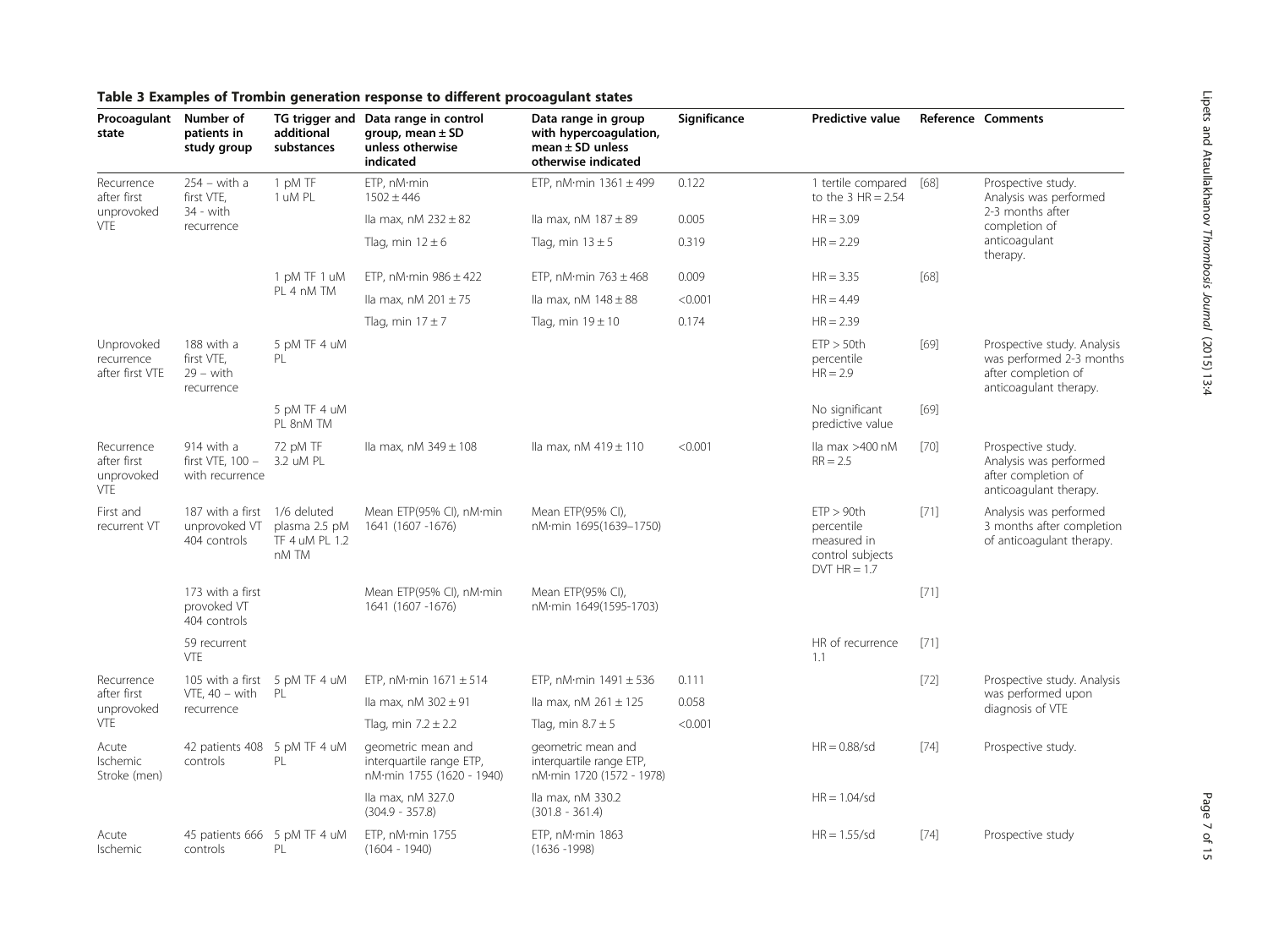# Table 3 Examples of Trombin generation response to different procoagulant states (Continued)

| Stroke<br>(women)                             |                                               |                            | Ila max, nM 333.6<br>$(311.0 - 372.4)$                              | lla max, nM 357.8<br>$(320.5 - 391.5)$                                |                                                           | $HR = 1.71/sd$                                      |        |                   |
|-----------------------------------------------|-----------------------------------------------|----------------------------|---------------------------------------------------------------------|-----------------------------------------------------------------------|-----------------------------------------------------------|-----------------------------------------------------|--------|-------------------|
| Coronary Heart 186 patients<br>Disease events | 1000 controls                                 | 5 pM TF 4 uM<br>PL         | ETP, nM·min 1765<br>$(1620 - 1940)$                                 | ETP, nM·min 1772<br>(1604-1939)                                       |                                                           | $HR = 1.09/sd$                                      | $[74]$ | Prospective study |
|                                               |                                               |                            | Ila max, nM 333.0<br>$(308.0 - 365.0)$                              | Ila max, nM 330.3<br>$(301.9 - 357.8)$                                |                                                           | $HR = 1.02/sd$ lla<br>max                           |        |                   |
| Prothrombin<br>G20210A<br>mutation            | 148<br>heterozigote,<br>111 - controls        | 6.8 pM TF<br>30 uM PL      | median and interquartile<br>range ETP, nM·min<br>1053 (946-1171)    | median and interquartile<br>range ETP, nM·min 1358<br>$(1190 - 1492)$ | the carriers as opposed<br>to the non-carriers<br>< 0.001 |                                                     | $[75]$ |                   |
|                                               |                                               |                            | lla max, nM 292 (267-330)                                           | lla max, nM 349 (307-385)                                             | < 0.001                                                   |                                                     |        |                   |
|                                               |                                               |                            | Tlag, min 2.54 (2.46-2.84)                                          | Tlag, min 2.74 (2.46-3.04)                                            | 0.268                                                     |                                                     |        |                   |
|                                               | 3 homozigote                                  |                            |                                                                     | ETP. $nM·min$ 1661<br>$(1451 - 1976)$                                 |                                                           |                                                     | $[75]$ |                   |
|                                               |                                               |                            |                                                                     | lla max, nM 466 (446-470)                                             |                                                           |                                                     |        |                   |
|                                               |                                               |                            |                                                                     | Tlag, min 3.06 (2.14-5.08)                                            |                                                           |                                                     |        |                   |
| AT III-inherited                              | 9 - controls 18                               | 5 pM TF 4 uM               | ETP, nM $\cdot$ min 2200 $\pm$ 320                                  | ETP, nM·min $3366 \pm 668$                                            | Only Type I-IIRS/PE end                                   |                                                     | $[76]$ |                   |
| deficiency                                    | Type I-IIRS/PE                                | PL                         | lla max, nM $377.3 \pm 49.1$                                        | lla max, nM $493.4 \pm 75.0$                                          | controls ETP differs<br>significantlly                    |                                                     |        |                   |
|                                               | 17-IIHBS<br>heterozygote                      |                            |                                                                     | ETP, nM $\cdot$ min 2142 $\pm$ 464                                    |                                                           |                                                     |        |                   |
|                                               |                                               |                            |                                                                     | lla max, nM 427.2 ± 98.3                                              |                                                           |                                                     |        |                   |
|                                               | 8 - Cambridge                                 |                            |                                                                     | ETP, nM·min $2211 \pm 268$                                            |                                                           |                                                     |        |                   |
|                                               | Il heterozygote                               |                            |                                                                     | lla max, nM 391.4 $\pm$ 46.8                                          |                                                           |                                                     |        |                   |
| VTE in cancer<br>patients                     | 1033 cancer<br>patients 77 VTE uM PL<br>cases | 71.6 pM TF 3.2             | median (25th to 75th<br>percentile) ETP, nM·min<br>4386 (3804-4890) | median (25th to 75th<br>percentile) ETP, nM·min<br>4475 (4087-4915)   | 0.197                                                     | lla max > 611 nM<br>(75th percentile)<br>$HR = 2.1$ | $[80]$ | Prospective study |
|                                               |                                               |                            | lla max, nM 499 (360-603)                                           | lla max, nM 556 (432-677)                                             | 0.014                                                     |                                                     |        |                   |
| Type 2<br>diabetes                            | 52 patients, 60<br>controls                   | 1 pM TF 1 uM<br>PL         | Median (range) ETP,<br>nM·min 1844 (1,317-2592)                     | Median (range) ETP,<br>nM·min 1835 (1213-2656)                        | 0.96                                                      |                                                     | $[55]$ |                   |
| mellitus                                      |                                               |                            | lla max, nM 264 (97-432)                                            | lla max, nM 303 (207-434)                                             | < 0.001                                                   |                                                     |        |                   |
|                                               |                                               |                            | Tlag, min 7.8 (4.7-18.4)                                            | Tlag, min 5.9 (4.5-11.5)                                              | < 0.001                                                   |                                                     |        |                   |
|                                               |                                               | 1 pM TF 1 uM<br>PL 4 nM TM | ETP, $nM·min$ 1301<br>$(535 - 2381)$                                | ETP, nM·min 1497<br>$(1061 - 2418)$                                   | 0.003                                                     |                                                     | $[55]$ |                   |
|                                               |                                               |                            | lla max, nM 256 (79-433)                                            | lla max, nM 297 (216-427)                                             | 0.001                                                     |                                                     |        |                   |
|                                               |                                               |                            | Tlag, min 10.4 (6.3-25.8)                                           | Tlag, min 7.8 (5.6-13.6)                                              | < 0.001                                                   |                                                     |        |                   |
|                                               | 43 patients, 60<br>controls                   | Ca only                    | ETP, nM·min 1678<br>$(539 - 2231)$                                  | ETP, nM·min 1781<br>$(288 - 2598)$                                    | 0.05                                                      | $[55]$                                              |        |                   |
|                                               |                                               |                            | lla max, nM 151 (41-289)                                            | lla max, nM 202 (128-350)                                             | < 0.001                                                   |                                                     |        |                   |
|                                               |                                               |                            | Tlag, min 12.6 (7.0-29.5)                                           | Tlag, min 10.8 (7.2-16.1)                                             | < 0.001                                                   |                                                     |        |                   |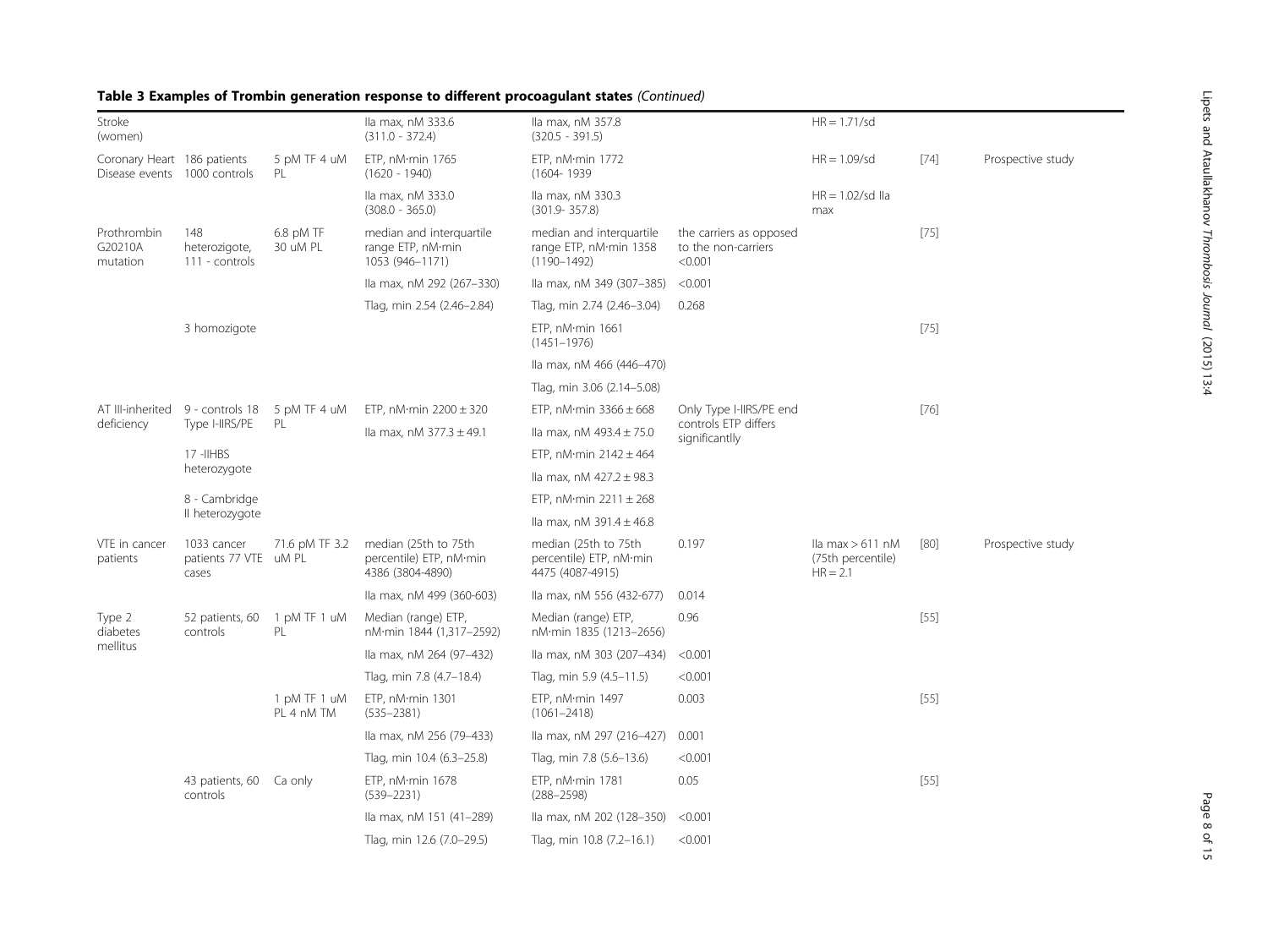| <b>Diabetes</b><br>mellitus | 89 patients<br>49 controls | 5 pM TF 4 uM<br>PL                    | ETP, nM·min $1566.4 \pm 240.7$                                                                                | ETP, nM·min $1876.5 \pm$<br>390.0         | < 0.001                                         | $[62]$ |
|-----------------------------|----------------------------|---------------------------------------|---------------------------------------------------------------------------------------------------------------|-------------------------------------------|-------------------------------------------------|--------|
|                             |                            |                                       | lla max, nM $252.8 \pm 44.6$                                                                                  | lla max, nM $308.9 \pm 39.5$              | < 0.001                                         |        |
|                             |                            |                                       | Tlag, min $4.15 \pm 0.74$                                                                                     | Tlag, min $3.59 \pm 0.62$                 | < 0.001                                         |        |
| Normal<br>pregnancy         | 19 health<br>pregnant      | 5 pM TF 20 uM<br>PL 0.1 mg/ml<br>CTI. | ETP, nM·min $1553 \pm 567$                                                                                    | pre-pregnancy ETP,<br>$nM·min$ 1162 ± 446 | Significant difference<br>between pre-pregnancy | $[82]$ |
|                             | women 10<br>controls       |                                       |                                                                                                               | lla max, nM $81 \pm 41$                   | and early/late preg-<br>nancy $P < 0.001$       |        |
|                             |                            |                                       |                                                                                                               | Early ETP, nM·min 2157 $\pm$<br>466       |                                                 |        |
|                             |                            |                                       | lla max, nM $159 \pm 100$                                                                                     | lla max, nM $219 \pm 117$                 |                                                 |        |
|                             |                            |                                       |                                                                                                               | Late ETP, nM min $2410 \pm$<br>543        |                                                 |        |
|                             |                            |                                       |                                                                                                               | lla max, nM $336 \pm 178$                 |                                                 |        |
| Normal                      | 1st Trimester              | 5 pM TF 4 uM                          | TG on normal pooled                                                                                           | ETP, nM $\cdot$ min 2123 $\pm$ 335        | No significant                                  | $[83]$ |
| pregnancy                   | $(n = 36)$                 | PL                                    | plasma was significantly<br>lower than TG on pregnant<br>women. The exact parameter's<br>values weren't shown | lla max, nM $366 \pm 43$                  | differences between<br>trimesters               |        |
|                             | 2nd Trimester              |                                       |                                                                                                               | ETP, nM $\cdot$ min 2067 $\pm$ 326        |                                                 |        |
|                             | $(n = 42)$                 |                                       |                                                                                                               | lla max, nM $374 \pm 42$                  |                                                 |        |
|                             | 3rd Trimester              |                                       |                                                                                                               | ETP, nM·min $1915 \pm 261$                |                                                 |        |
|                             | $(n = 23)$                 |                                       |                                                                                                               | lla max, nM $336 \pm 49$                  |                                                 |        |

# Table 3 Examples of Trombin generation response to different procoagulant states (Continued)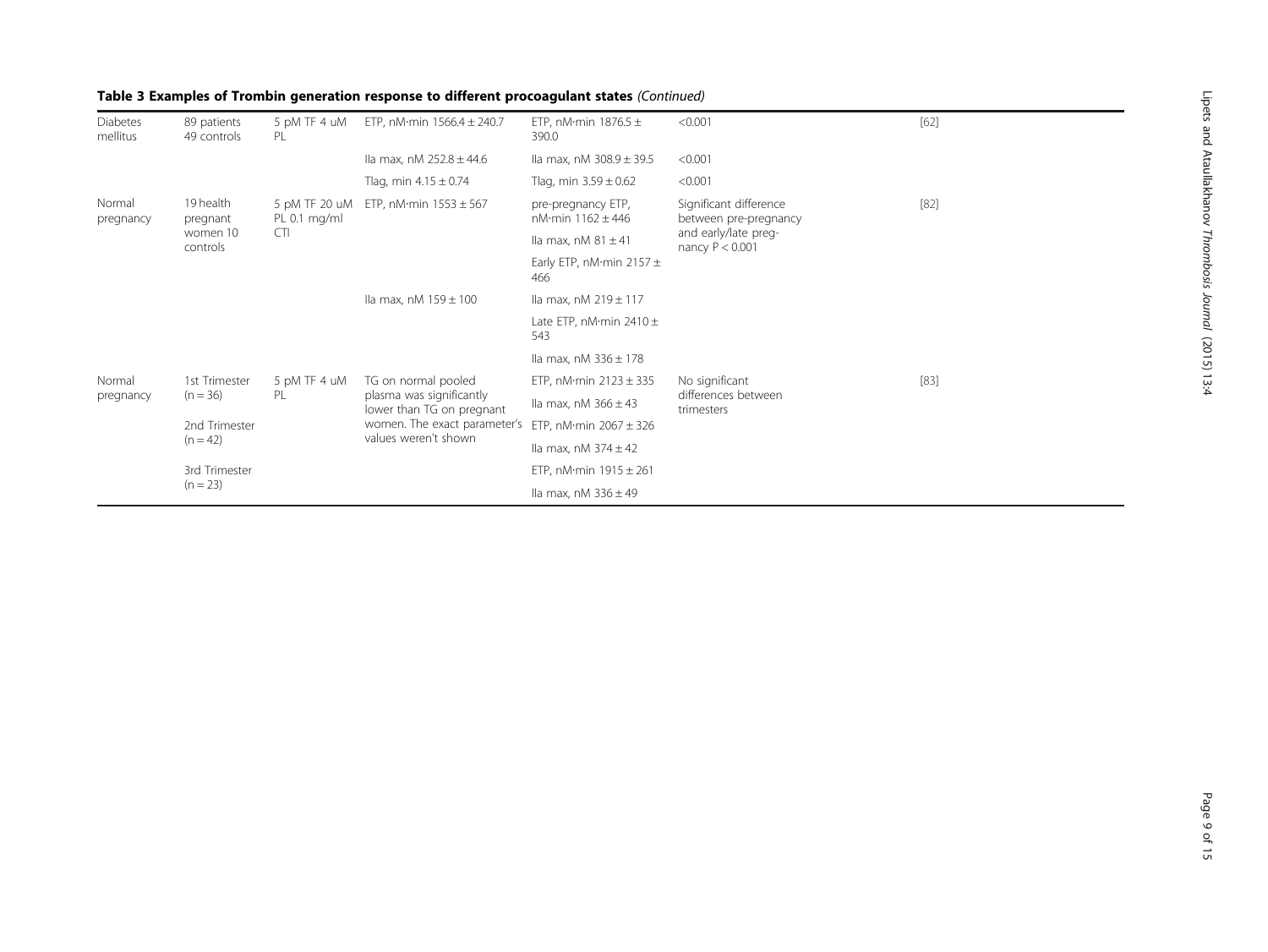#### Evaluation of thrombosis risk with TEG/ROTEM

The most direct way to characterize clot formation is by rheometry, which has additional advantage of being independent of optical phenomena and easily applied in whole blood. There are numerous rheological approaches, and the best studied of them is thrombelastography. It is the most ancient global assay of hemostasis, where clot formation and platelet aggregation are evaluated simultaneously using forced oscillations rheometry.

Thrombelastography (TEG or ROTEM) has found a wide application for patients undergoing surgery as an alternative to APTT and INR that are not sensitive to hypercoagulation in this state [[59,90\]](#page-13-0). A paper by Yue Dai et al. carefully examines reports between 1980 and 2008 about possibility to predict thrombosis using TEG, and majority of them answered positively. However, sensitivity and specificity varied between 0%-100% and 62%- 92% respectively, with odds ratio reported between 1.5 and 27.7 [[91](#page-14-0)] thus preventing meta-analysis. Later reports confirmed predictive value of maximal amplitude  $(MA)$  and clot firmness G  $(G = 5000 MA/100 - MA)$  as independent indicators of recurrent ischemic stroke after surgery  $(OR = 1.192, p = 0.022)$  [\[92\]](#page-14-0); the same was obtained for other thrombotic complications Similar data were obtained for ROTEM [\[90](#page-13-0)]. MA is believed to be mostly dependent on platelet function and fibrinogen concentration [\[93\]](#page-14-0); this might explain why it does not correlate with APTT and INR [[92\]](#page-14-0).

TEG revealed hypercoagulation in patients with prostate cancer, in particular in the group with metastases, in agreement with the increase of TF-expressing microparticles. Thrombotic complications arose in 7 out of 22 patients with increased TEG, while APTT and INR were normal [\[63](#page-13-0)]. TEG was able to detect hypercoagulation in patients with breast and colorectal cancer [\[94](#page-14-0)], gastrointestinal system tumors, respiratory system tumors, and miscellaneous tumors [[95](#page-14-0)], after DVT [[96\]](#page-14-0), but not after cerebral venous thrombosis [\[97](#page-14-0)]. TEG is increased only in 57% patients with thrombophilia [\[98](#page-14-0)], this lack of sensitivity is confirmed in [[97,99](#page-14-0)]. TEG reliably detect hypercoagulation in pregnancy that increases over the whole course [[100-102\]](#page-14-0) by parameters r, K, alfa, MA.

Like thrombin generation, thrombelastography is established to detect hypercoagulation, and there is evidence of both its shift in patient groups with known thrombotic risks and in patient groups with clinically occurring thrombosis. The pattern of sensitivity differs from that of thrombin generation: e.g., TEG is better in pregnancy but worse in thrombophilia. Still, wider use of this method suffers from the same shortcomings: deviations between donors are even greater that in thrombin generation resulting in poor difference between risks (Table [4](#page-10-0)), and there is lack of standardization.

#### Novel assays

There are several innovative global assays that are not used widely yet but may be promising as they include some really important aspects. Some of them are versions of the existing ones (e.g. there are numerous rheometric approaches beyond TEG [[105](#page-14-0)]), while others use completely innovative principles. Below we discuss the methods that have been tested with regard to the prothrombotic sensitivity.

#### Thrombin-and-plasmin generation

There are several versions of the method to detect thrombin and plasmin at once [\[106-108](#page-14-0)]. Increased coagulation and impaired fibrinolysis are detected by means of overall hemostasis potential in patients with acquired arterial thrombotic events and vasculopathies, such as diabetic patients with microvascular complications, 15 patients with preeclampsia, 16 and elderly female patients with coronary heart disease [\[106](#page-14-0)]. Although the data are very scarce, this method is interesting as the only known alternative to TEG with regard to fibrinolysis evaluation.

#### **Thrombodynamics**

A novel strategy of blood coagulation testing is proposed in the thrombodynamics assay that has been developed and used as a research tool for almost two decades and became commercially available for clinical labs in 2012. The central idea of the method is monitoring spatial fibrin formation initiated by immobilized tissue factor in plasma by videomicroscopy [[109\]](#page-14-0), so that clot is initially formed on the activator and then propagates into plasma. A version of the assay exists that can determine thrombin formation as a function of time and space in parallel with fibrin [[110](#page-14-0)].

The idea behind this is to take into account spatial heterogeneity of blood coagulation, in other words, the fact that clotting initiation and propagation occurs in spatially separated regions [[111\]](#page-14-0). In agreement with the wound clotting in vivo, tissue factor is located on the surface, and clot propagates because of coagulation factor activation and diffusion [\[112\]](#page-14-0). Importantly, separation of the activation and propagation phases makes the assay particularly sensitive to the presence of coagulation activators in plasma such as circulating tissue factor [\[112](#page-14-0)] or factor XIa [[43](#page-12-0)]. Spatial clot formation velocity indicates overall procoagulant potential, while formation of activator-independent spontaneous clotting centers may indicate presence of microparticles and long-lived coagulation factors [[43\]](#page-12-0). Pre-analytical standardization for this assay has also recently become available [[113\]](#page-14-0).

These biochemical findings have been confirmed by several preliminary studies. Hypercoagulation detected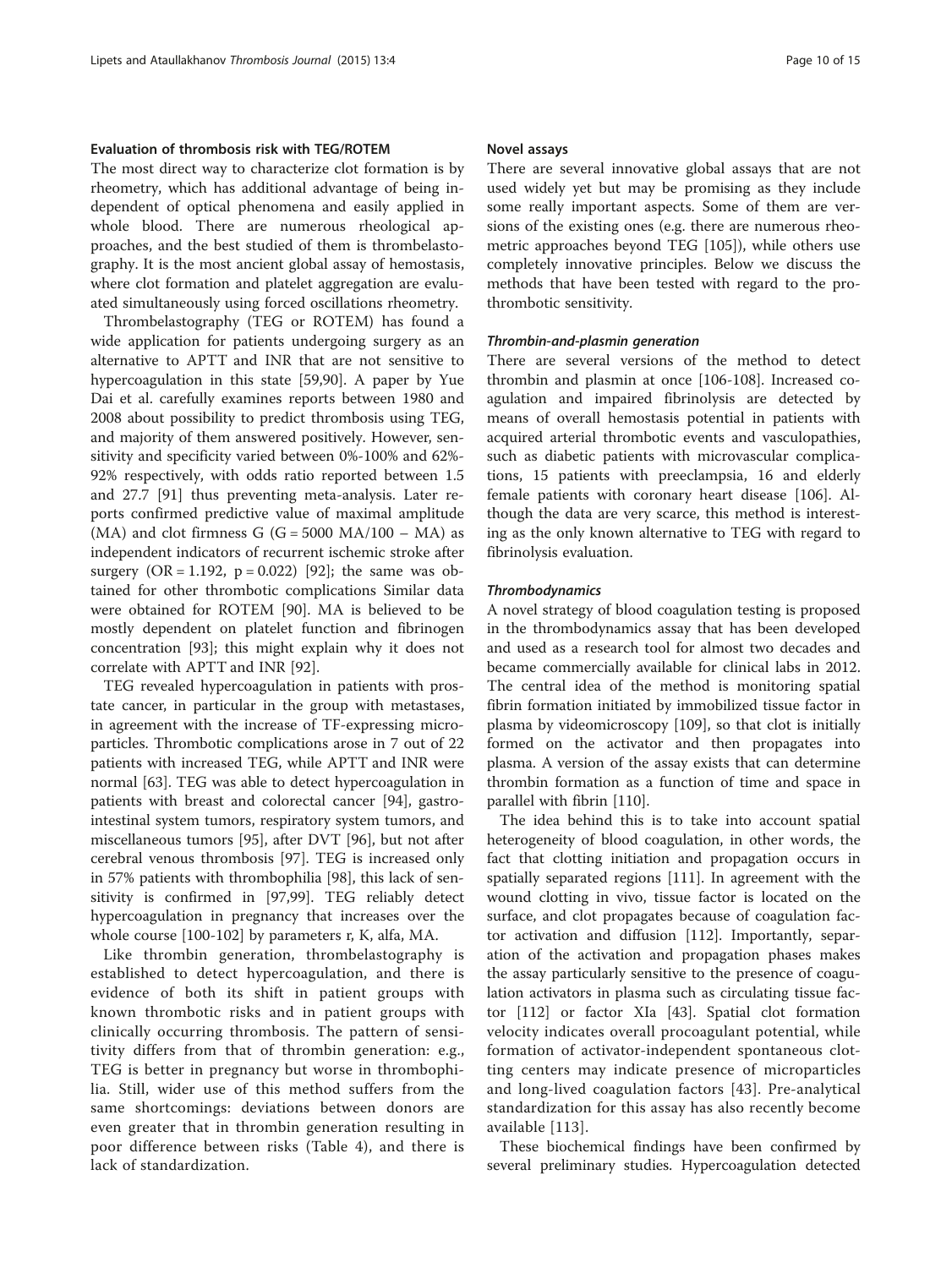| Procoagulant<br>state                        | Number of patients in<br>study group                                                                   | <b>TEG</b> version                                                                                  | Data range in<br>control group,<br>$mean \pm SD$ unless<br>otherwise<br>indicated | Data range in group<br>with hypercoagulation,<br>mean $\pm$ SD unless<br>otherwise indicated |                      | Significance Predictive value                                                |         | Reference Comments                                                        |  |
|----------------------------------------------|--------------------------------------------------------------------------------------------------------|-----------------------------------------------------------------------------------------------------|-----------------------------------------------------------------------------------|----------------------------------------------------------------------------------------------|----------------------|------------------------------------------------------------------------------|---------|---------------------------------------------------------------------------|--|
| Patients with<br>acute ischemic<br>stroke    | 93-Unfavorable outcome<br>evaluatewd by modified<br>Rankin Scale within a year<br>91-Favorable outcome | Citrate plasma was mixed<br>with kaolin, and loaded in mm $63.2 \pm 0.5$<br>a heparinise-coated cup | means ± SE MA.                                                                    | means $\pm$ SE MA,<br>mm<br>$66.1 \pm 0.6$                                                   | < 0.001              | Prediction of unfavorable<br>outcome At higher tertile<br>of MA $OR = 1.192$ | [92]    | Prospective study.                                                        |  |
| Postoperative<br>Thrombotic<br>Complications | 240 patients undergoing a<br>wide variety of surgical<br>procedure s, 10 thrombotic<br>complications   | celite-activated TFG on<br>native blood samples<br>within 4 min of collection                       | $MA 66 + 9$                                                                       | MA 71 $\pm$ 9                                                                                |                      |                                                                              | $[103]$ | Prospective study.<br>Thromboelastography<br>was performed<br>immediately |  |
|                                              | 6 myocardial infarction                                                                                |                                                                                                     | MA $66 \pm 9$                                                                     | $MA$ 74 $\pm$ 5                                                                              |                      | $OR = 1.16$                                                                  |         | after surgery.                                                            |  |
| Postoperative<br>Thrombotic<br>Complications | 152 critically ill patients in<br>the surgical intensive care<br>unit 16 thrombotic<br>complications   | native blood, rTEG<br>(activation with kaolin,<br>human recombinant TF.<br>phospholipids)           |                                                                                   |                                                                                              |                      | $G > 12.4$ dynes/cm<br>$OR = 1.25$                                           | $[104]$ |                                                                           |  |
| Normal                                       | 65/65                                                                                                  |                                                                                                     | Recalcified citrate plasma                                                        | R. min $7.8 \pm 2.5$                                                                         | R. min $6.1 \pm 1.8$ | < 0.001                                                                      |         | $[102]$                                                                   |  |
| pregnancy                                    |                                                                                                        |                                                                                                     | K, min $2.7 \pm 2.3$                                                              | K, min $1.4 \pm 0.5$                                                                         |                      |                                                                              |         |                                                                           |  |
|                                              |                                                                                                        |                                                                                                     | Alfa, deg $57.7 \pm 11.6$                                                         | Alfa, deg $70.6 \pm 6.5$                                                                     |                      |                                                                              |         |                                                                           |  |
|                                              |                                                                                                        |                                                                                                     | MA, mm $61 \pm 5.9$                                                               | MA, mm $71 \pm 3.8$                                                                          |                      |                                                                              |         |                                                                           |  |
|                                              |                                                                                                        |                                                                                                     | Ly 30, % $0.8 \pm 1.7$                                                            | Ly 30, % $0.3 \pm 0.7$                                                                       |                      |                                                                              |         |                                                                           |  |

# <span id="page-10-0"></span>Table 4 Examples of TEG response to different procoagulant states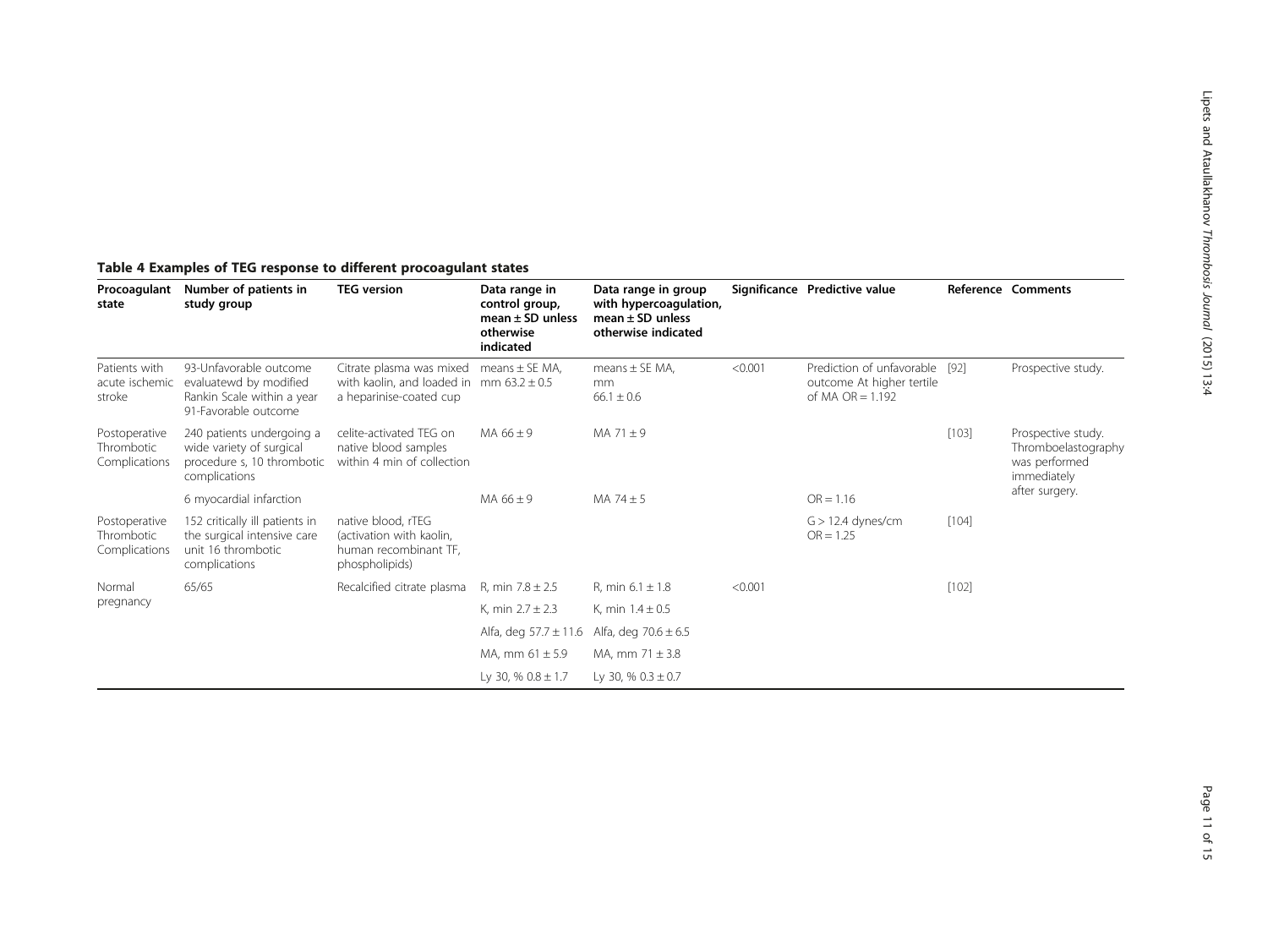by thrombodynamics in patients with sepsis was confirmed by subsequent increase of D-dimers and occasional thrombosis [\[114](#page-14-0)]. Spontaneous clotting and increase spatial clot growth velocity were observed in patients with well-known thrombotic risks suffering from lymphomas, lymphogranulomatosis, thrombophilia, hemolytic anemia, acute leukemia, cardiac infarction [[43\]](#page-12-0); the same was observed in a detailed study of multiple myeloma [\[115\]](#page-14-0). A case study demonstrated ability of thrombodynamics to detect hypercoagulation in betathalassemia [[116](#page-14-0)]; portal vein thrombosis occurred after several weeks of increased clot growth velocity. In some of these papers, comparison was done with thrombin generation and thrombelastography, which did not show hypercoagulation changes in most cases.

To summarize, thrombodynamics assay shows significant promise as a tool to detect hypercoagulation and evaluate thrombotic risk, but additional clinical research is needed to establish a reliable relationship between assays indicators and thrombosis risks.

#### Flow perfusion chambers

Formation of platelets-and-fibrin thrombi in flow chambers observed by microscopy is potentially an "ultimate" global assay that is able to evaluate both platelet functions (including adhesion, aggregation, and procoagulant activity) and blood coagulation. Such microfluidic devices are being actively developed and used for various applications (see recent review in [[116\]](#page-14-0)). Review of this rapidly developing field is beyond the scope of the present paper. However, it should be noted that there are reports on the ability of flow perfusion chambers to detect hypercoagulation changes in blood [[117](#page-14-0)-[119](#page-14-0)]. However, there are few clinical studies and standardization status of these chambers is very poor [[120](#page-14-0)]. Although theroretical consideration suggest significant potential of flow chambers, they have a long way to go in order to become a clinical tool.

### Conclusions

The first conclusion of the present analysis is that the claim of the global assays that they can detect functional hypercoagulation is valid, to a significant degree. Compared with INR and APTT, sensitivity of the new global assays to hypercoagulation is definitely higher and encompasses a wider range of disorders and hypercoagulation causes. It is likely that there are two reasons behind this. First, these novel assays use smaller concentrations of activators, which do not obscure the effect of circulating pro-coagulant material (or, in some cases, activation and propagation phases are spatially separated). Second, the parameters provided by new global assays might be more sensitive than just time of clot formation, and involvement of all major reactions makes the assays sensitive to other pro-coagulant changes.

However, there are two major issues that complicate use of global assays for the evaluation of thrombotic risks.

The most important concern is that conclusion about sensitivity of the assays is usually reached with large patient cohorts only, standard deviations are large, and the differences of mean assay parameters between groups are significant mostly because of large statistics (Tables [2](#page-4-0), [3](#page-6-0) and [4\)](#page-10-0). In other words, if we attempt to define boundaries and select patient groups with different risks based on the assay parameters, the overall difference of thrombotic risk between groups is not usually large. It is questionable whether this difference is sufficient to affect clinical decisions. Some of the novel assays show promise of sensitivity increase, but their clinical utility also remains to be tested directly.

Another concern is lack of standardization. There are numerous versions for each assay, and clinical investigations often use different approaches, and the assay sensitivity strongly depends on the protocol used. Therefore, the results from different papers cited in this review might be difficult to interpret and to reproduce. The current attempts at standardization for some of the better established global assays such as thrombin generation [[121-123\]](#page-14-0)) make us hope that this might be resolved in the foreseeable future.

#### Abbreviations

APTT: Activated partial thromboplastin time; AT: Antithrombin; CP: Cancer procoagulant; DIC: Disseminated intravascular coagulation; DVT: Deep venous thrombosis; ETP: Endogenous thrombin potential; F1 + 2: Prothrombin activation fragments; HR: Hazard ratio; INR: International normalized ratio; MP: Microparticles; NET: Neutrophil extracellular traps; PAI-1: Plasminogen activator inhibitor type 1; PC: Protein C; PPP: Platelet poor plasma; PS: Protein S; PT: Prothrombin time; ROTEM: Rotational thromboelastometry; RR: Relative risk; TAT: Thrombin-antithrombin complex; TEG: Thromboelastography; TF: Tissue factor; TFPI: Tissue factor pathway inhibitor; TM: Thrombomodulin; tPA: Tissue plasminogen activator; VLDL: Very low density lipoproteins; VT: Venous thrombosis; VTE: Venous thromboembolism; vWF: Von Willebrand factor.

#### Competing interest

FA is an employee and a founder of HemaCore LLC that holds several patents on the use of spatial clot growth dynamics for blood clotting diagnostics, and develops the spatial clot growth assay under the trade name of Thrombodynamics.

#### Authors' contributions

EL collected and analyzed literature data, wrote the paper. FI wrote the paper, revised it critically, have given final approval of the version to be published. All authors read and approved the final manuscript.

#### Acknowledgements

The study was supported by the Russian Academy of Sciences Presidium Basic Research Programs 'Basic Research for Development of Biomedical Technologies', 'Molecular and Cellular Biology', 'Basic Science for Medicine' and 'Integrative Physiology', and by the Russian Foundation for Basic Research grants 14-04-00670, 13-04-00401 and 12-04-00438. E.N.L. gratefully acknowledges support of her work on contact activation from Russian Science Foundation grant 14-14-00195.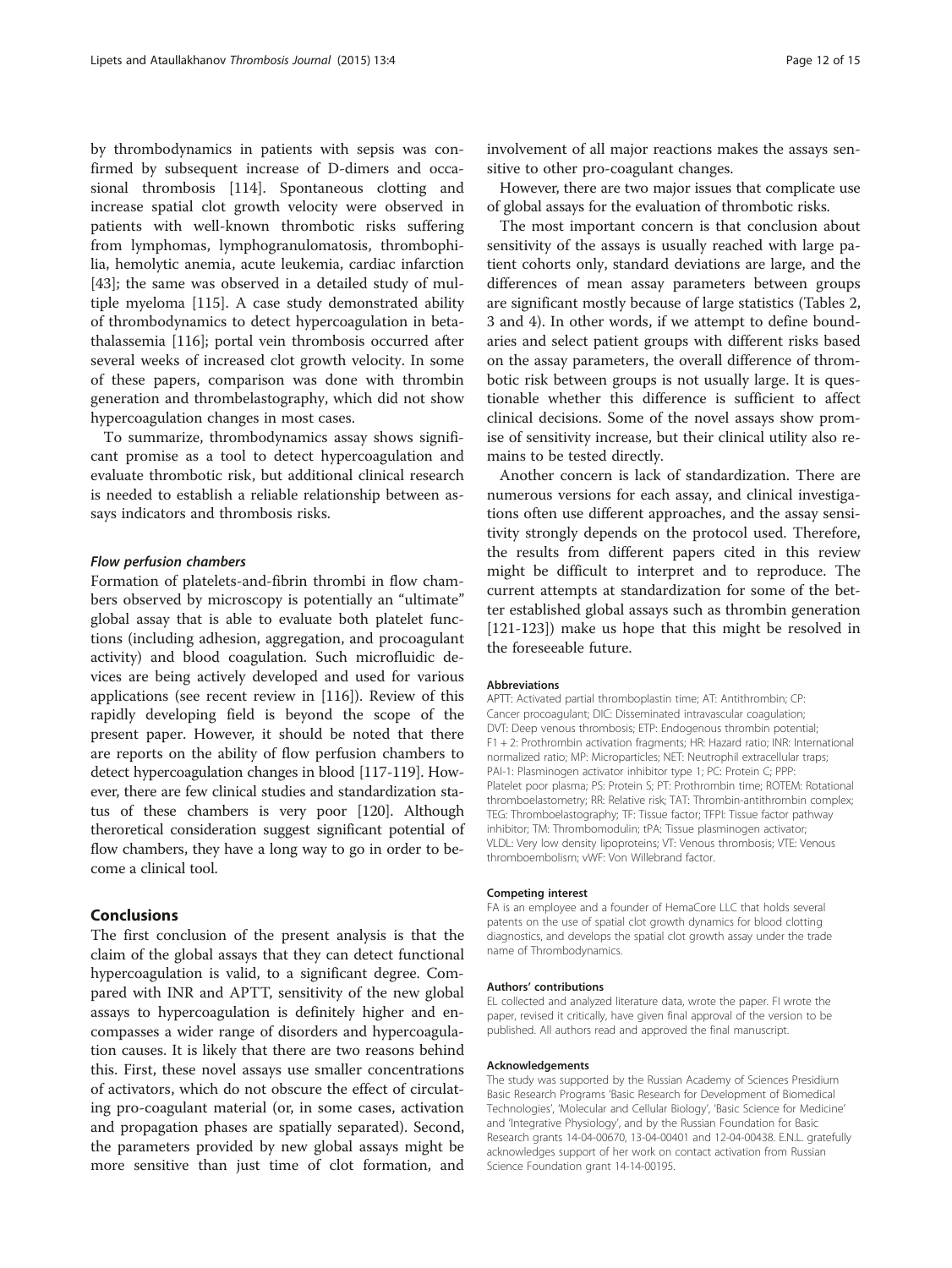<span id="page-12-0"></span><sup>1</sup>Center for Theoretical Problems of Physicochemical Pharmacology, Russian Academy of Sciences, Moscow, Russia. <sup>2</sup>National Research Center for Hematology, Moscow, Russia. <sup>3</sup>Physics Department, Moscow State University, Moscow, Russia. <sup>4</sup>Federal Research and Clinical Center of Pediatric Hematology, Oncology and Immunology, Moscow, Russia. <sup>5</sup>Faculty of Biological and Medical Physics, Moscow Institute of Physics and Technology, Dolgoprudny, Russia. <sup>6</sup>HemaCore LLC, Moscow, Russia.

#### Received: 29 October 2014 Accepted: 12 January 2015 Published online: 23 January 2015

#### References

- 1. Sinauridze EI, Panteleev MA, Ataullakhanov FI. Anticoagulant therapy: basic principles, classic approaches and recent developments. Blood Coagul Fibrinolysis. 2012;23:482–93.
- 2. Brummel-Ziedins KE, Wolberg AS. Global assays of hemostasis. Curr Opin Hematol. 2014;21:395–403.
- 3. van Geffen M, van Heerde WL. Global haemostasis assays, from bench to bedside. Thromb Res. 2012;129:681–7.
- 4. Dargaud Y, Sorensen B, Shima M, Hayward C, Srivastava A, Negrier C. Global haemostasis and point of care testing. Haemophilia. 2012;18 Suppl 4:81–8.
- 5. Lopez JA, Chen J. Pathophysiology of venous thrombosis. Thromb Res. 2009;123 Suppl 4:S30–4.
- 6. Lopez JA, Kearon C, Lee AY. Deep venous thrombosis. Hematology Am Soc Hematol Educ Program 2004(1):439-456.
- 7. Friedman MH, Brinkman AM, Qin JJ, Seed WA. Relation between coronary artery geometry and the distribution of early sudanophilic lesions. Atherosclerosis. 1993;98:193–9.
- 8. Sevitt S. The structure and growth of valve-pocket thrombi in femoral veins. J Clin Pathol. 1974;27:517–28.
- 9. von Bruhl ML, Stark K, Steinhart A, Chandraratne S, Konrad I, Lorenz M, et al. Monocytes, neutrophils, and platelets cooperate to initiate and propagate venous thrombosis in mice in vivo. J Exp Med. 2012;209:819–35.
- 10. Lawson CA, Yan SD, Yan SF, Liao H, Zhou YS, Sobel J, et al. Monocytes and tissue factor promote thrombosis in a murine model of oxygen deprivation. J Clin Invest. 1997;99:1729–38.
- 11. Lacroix R, Dubois C, Leroyer AS, Sabatier F, Dignat-George F. Revisited role of microparticles in arterial and venous thrombosis. J Thromb Haemost. 2013;11 Suppl 1:24–35.
- 12. Van Der Meijden PE, Van Schilfgaarde M, Van Oerle R, Renne T, ten Cate H, Spronk HM. Platelet- and erythrocyte-derived microparticles trigger thrombin generation via factor XIIa. J Thromb Haemost. 2012;10:1355–62.
- 13. Shibeko AM, Lobanova ES, Panteleev MA, Ataullakhanov FI. Blood flow controls coagulation onset via the positive feedback of factor VII activation by factor Xa. BMC Syst Biol. 2010;4:5.
- 14. Tokarev AA, Butylin AA, Ataullakhanov FI. Platelet adhesion from shear blood flow is controlled by near-wall rebounding collisions with erythrocytes. Biophys J. 2011;100:799–808.
- 15. Davi G, Patrono C. Platelet activation and atherothrombosis. N Engl J Med. 2007;357:2482–94.
- 16. Sonneveld MA, de Maat MP, Leebeek FW. Von Willebrand factor and ADAMTS13 in arterial thrombosis: a systematic review and meta-analysis. Blood Rev. 2014;28:167–78.
- 17. Kubisz P, Ruiz-Arguelles GJ, Stasko J, Holly P, Ruiz-Delgado GJ. Sticky platelet syndrome: history and future perspectives. Semin Thromb Hemost. 2014;40:526–34.
- 18. Undas A, Slowik A, Gissel M, Mann KG, Butenas S. Circulating activated factor XI and active tissue factor as predictors of worse prognosis in patients following ischemic cerebrovascular events. Thromb Res. 2011;128:e62–6.
- 19. Zabczyk M, Butenas S, Plicner D, Fijorek K, Sadowski J, Undas A. Factors associated with the presence of circulating active tissue factor and activated factor XI in stable angina patients. Blood Coagul Fibrinolysis. 2012;23:189–94.
- 20. Zabczyk M, Butenas S, Palka I, Nessler J, Undas A. Active tissue factor and activated factor XI in circulating blood of patients with systolic heart failure due to ischemic cardiomyopathy. Pol Arch Med Wewn. 2010;120:334–40.
- 21. Weitz JI. Insights into the role of thrombin in the pathogenesis of recurrent ischaemia after acute coronary syndrome. Thromb Haemost. 2014;112(5):924–31.
- 22. Kwaan HC. Microvascular thrombosis: a serious and deadly pathologic process in multiple diseases. Semin Thromb Hemost. 2011;37:961–78.
- 23. Bellido-Martin L, Chen V, Jasuja R, Furie B, Furie BC. Imaging fibrin formation and platelet and endothelial cell activation in vivo. Thromb Haemost. 2011;105:776–82.
- 24. Pfeiler S, Massberg S, Engelmann B. Biological basis and pathological relevance of microvascular thrombosis. Thromb Res. 2014;133 Suppl 1:S35–7.
- 25. Levi M, Schultz M, van der Poll T. Sepsis and thrombosis. Semin Thromb Hemost. 2013;39:559–66.
- 26. Langer F, Bokemeyer C. Crosstalk between cancer and haemostasis. Implications for cancer biology and cancer-associated thrombosis with focus on tissue factor. Hamostaseologie. 2012;32:95–104.
- 27. Barrabes JA, Inserte J, Agullo L, Alonso A, Mirabet M, Garcia-Dorado D. Microvascular thrombosis: an exciting but elusive therapeutic target in reperfused acute myocardial infarction. Cardiovasc Hematol Disord Drug Targets. 2010;10:273–83.
- 28. Blake-Haskins JA, Lechleider RJ, Kreitman RJ. Thrombotic microangiopathy with targeted cancer agents. Clin Cancer Res. 2011;17:5858–66.
- 29. Gando S. Microvascular thrombosis and multiple organ dysfunction syndrome. Crit Care Med. 2010;38:S35–42.
- 30. Semeraro N, Ammollo CT, Semeraro F, Colucci M. Sepsis, thrombosis and organ dysfunction. Thromb Res. 2012;129:290–5.
- 31. Yu JL, May L, Lhotak V, Shahrzad S, Shirasawa S, Weitz JI, et al. Oncogenic events regulate tissue factor expression in colorectal cancer cells: implications for tumor progression and angiogenesis. Blood. 2005;105:1734–41.
- 32. Geddings JE, Mackman N. Tumor-derived tissue factor-positive microparticles and venous thrombosis in cancer patients. Blood. 2013;122:1873–80.
- 33. Tesselaar ME, Romijn FP, Van Der Linden IK, Prins FA, Bertina RM, Osanto S. Microparticle-associated tissue factor activity: a link between cancer and thrombosis? J Thromb Haemost. 2007;5:520–7.
- 34. Levi M. Cancer and thrombosis. Clin Adv Hematol Oncol. 2003;1:668–71.
- 35. Demers M, Wagner DD. Neutrophil extracellular traps: A new link to cancerassociated thrombosis and potential implications for tumor progression. Oncoimmunology. 2013;2:e22946.
- 36. Wahrenbrock M, Borsig L, Le D, Varki N, Varki A. Selectin-mucin interactions as a probable molecular explanation for the association of Trousseau syndrome with mucinous adenocarcinomas. J Clin Invest. 2003;112:853–62.
- 37. Bremme KA. Haemostatic changes in pregnancy. Best Pract Res Clin Haematol. 2003;16:153–68.
- 38. Medcalf RL, Stasinopoulos SJ. The undecided serpin. The ins and outs of plasminogen activator inhibitor type 2. Febs J. 2005;272:4858–67.
- 39. Alijotas-Reig J, Palacio-Garcia C, Llurba E, Vilardell-Tarres M. Cell-derived microparticles and vascular pregnancy complications: a systematic and comprehensive review. Fertil Steril. 2013;99:441–9.
- 40. Patil R, Ghosh K, Satoskar P, Shetty S. Elevated procoagulant endothelial and tissue factor expressing microparticles in women with recurrent pregnancy loss. PLoS One. 2013;8:e81407.
- 41. Sandset PM. Mechanisms of hormonal therapy related thrombosis. Thromb Res. 2013;131 Suppl 1:S4–7.
- 42. Morel O, Jesel L, Abbas M, Morel N. Prothrombotic changes in diabetes mellitus. Semin Thromb Hemost. 2013;39:477–88.
- 43. Lipets E, Vlasova O, Urnova E, Margolin O, Soloveva A, Ostapushchenko O, et al. Circulating contact-pathway-activating microparticles together with factors IXa and XIa induce spontaneous clotting in plasma of hematology and cardiologic patients. PLoS One. 2014;9:e87692.
- 44. Poort SR, Rosendaal FR, Reitsma PH, Bertina RM. A common genetic variation in the 3′-untranslated region of the prothrombin gene is associated with elevated plasma prothrombin levels and an increase in venous thrombosis. Blood. 1996;88:3698–703.
- 45. Lindahl TL, Lundahl TH, Nilsson L, Andersson CA. APC-resistance is a risk factor for postoperative thromboembolism in elective replacement of the hip or knee–a prospective study. Thromb Haemost. 1999;81:18–21.
- 46. Rosendaal FR, Koster T, Vandenbroucke JP, Reitsma PH. High risk of thrombosis in patients homozygous for factor V Leiden (activated protein C resistance). Blood. 1995;85:1504–8.
- 47. Lijfering WM, Brouwer JL, Veeger NJ, Bank I, Coppens M, Middeldorp S, et al. Selective testing for thrombophilia in patients with first venous thrombosis: results from a retrospective family cohort study on absolute thrombotic risk for currently known thrombophilic defects in 2479 relatives. Blood. 2009;113:5314–22.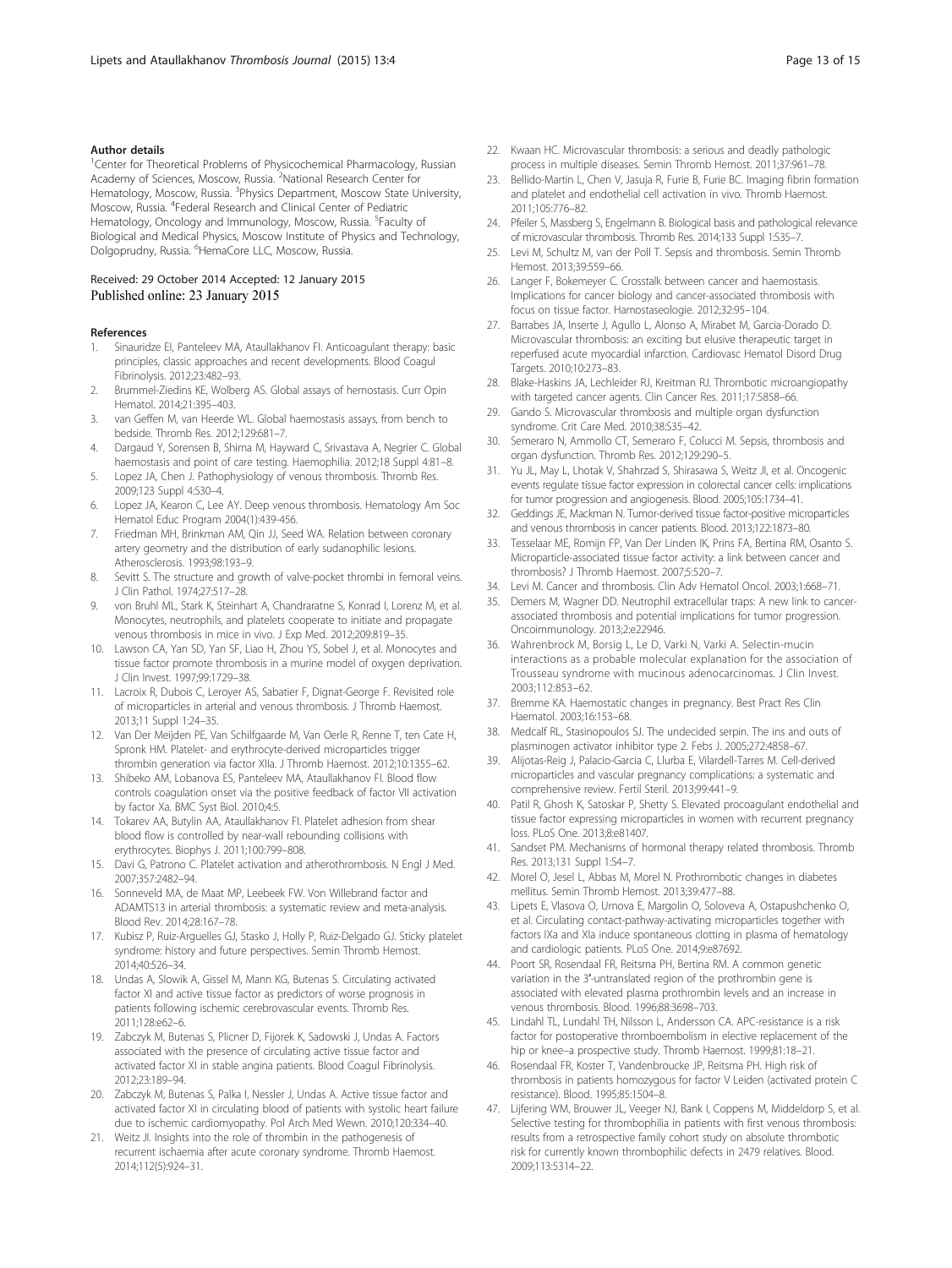- <span id="page-13-0"></span>48. Koster T, Rosendaal FR, Briet E, van der Meer FJ, Colly LP, Trienekens PH, et al. Protein C deficiency in a controlled series of unselected outpatients: an infrequent but clear risk factor for venous thrombosis (Leiden Thrombophilia Study). Blood. 1995;85:2756–61.
- 49. Levy JH, Szlam F, Wolberg AS, Winkler A. Clinical use of the activated partial thromboplastin time and prothrombin time for screening: a review of the literature and current guidelines for testing. Clin Lab Med. 2014;34:453–77.
- 50. Mina A, Favaloro EJ, Mohammed S, Koutts J. A laboratory evaluation into the short activated partial thromboplastin time. Blood Coagul Fibrinolysis. 2010;21:152–7.
- 51. Ten Boekel E, Bartels P. Abnormally short activated partial thromboplastin times are related to elevated plasma levels of TAT, F1 + 2, D-dimer and FVIII: C. Pathophysiol Haemost Thromb. 2002;32:137–42.
- 52. Tripodi A, Chantarangkul V, Martinelli I, Bucciarelli P, Mannucci PM. A shortened activated partial thromboplastin time is associated with the risk of venous thromboembolism. Blood. 2004;104:3631–4.
- 53. Hron G, Eichinger S, Weltermann A, Quehenberger P, Halbmayer WM, Kyrle PA. Prediction of recurrent venous thromboembolism by the activated partial thromboplastin time. J Thromb Haemost. 2006;4:752–6.
- 54. Legnani C, Mattarozzi S, Cini M, Cosmi B, Favaretto E, Palareti G. Abnormally short activated partial thromboplastin time values are associated with increased risk of recurrence of venous thromboembolism after oral anticoagulation withdrawal. Br J Haematol. 2006;134:227–32.
- 55. Tripodi A, Branchi A, Chantarangkul V, Clerici M, Merati G, Artoni A, et al. Hypercoagulability in patients with type 2 diabetes mellitus detected by a thrombin generation assay. J Thromb Thrombolysis. 2011;31:165–72.
- 56. Hussain N, Hodson D, Marcus R, Baglin T, Luddington R. The biphasic transmittance waveform: an early marker of sepsis in patients with neutropenia. Thromb Haemost. 2008;100:146–8.
- 57. Toh CH, Samis J, Downey C, Walker J, Becker L, Brufatto N, et al. Biphasic transmittance waveform in the APTT coagulation assay is due to the formation of a Ca(++)-dependent complex of C-reactive protein with verylow-density lipoprotein and is a novel marker of impending disseminated intravascular coagulation. Blood. 2002;100:2522–9.
- 58. Curvers J, Thomassen MC, Nicolaes GA, Van Oerle R, Hamulyak K, Hemker HC, et al. Acquired APC resistance and oral contraceptives: differences between two functional tests. Br J Haematol. 1999;105:88–94.
- 59. Park MS, Martini WZ, Dubick MA, Salinas J, Butenas S, Kheirabadi BS, et al. Thromboelastography as a better indicator of hypercoagulable state after injury than prothrombin time or activated partial thromboplastin time. J Trauma. 2009;67:266–75. discussion 275-266.
- 60. Schreiber MA, Differding J, Thorborg P, Mayberry JC, Mullins RJ. Hypercoagulability is most prevalent early after injury and in female patients. J Trauma. 2005;58:475–80. discussion 480-471.
- 61. Kaufmann CR, Dwyer KM, Crews JD, Dols SJ, Trask AL. Usefulness of thrombelastography in assessment of trauma patient coagulation. J Trauma. 1997;42:716–20. discussion 720-712.
- 62. Kim HK, Kim JE, Park SH, Kim YI, Nam-Goong IS, Kim ES. High coagulation factor levels and low protein C levels contribute to enhanced thrombin generation in patients with diabetes who do not have macrovascular complications. J Diabetes Complications. 2014;28:365–9.
- 63. Toukh M, Siemens DR, Black A, Robb S, Leveridge M, Graham CH, et al. Thromboelastography identifies hypercoagulability and predicts thromboembolic complications in patients with prostate cancer. Thromb Res. 2014;133:88–95.
- 64. Othman M, Falcon BJ, Kadir R. Global hemostasis in pregnancy: are we using thromboelastography to its full potential? Semin Thromb Hemost. 2010;36:738–46.
- 65. Hammerova L, Chabada J, Drobny J, Batorova A. Longitudinal evaluation of markers of hemostasis in pregnancy. Bratisl Lek Listy. 2014;115:140–4.
- 66. Hemker HC, Wielders S, Kessels H, Beguin S. Continuous registration of thrombin generation in plasma, its use for the determination of the thrombin potential. Thromb Haemost. 1993;70:617–24.
- 67. Mann KG, Brummel K, Butenas S. What is all that thrombin for? J Thromb Haemost. 2003;1:1504–14.
- 68. Tripodi A, Legnani C, Chantarangkul V, Cosmi B, Palareti G, Mannucci PM. High thrombin generation measured in the presence of thrombomodulin is associated with an increased risk of recurrent venous thromboembolism. J Thromb Haemost. 2008;6:1327–33.
- 69. Besser M, Baglin C, Luddington R, van Hylckama VA, Baglin T. High rate of unprovoked recurrent venous thrombosis is associated with high thrombin-

generating potential in a prospective cohort study. J Thromb Haemost. 2008;6:1720–5.

- 70. Hron G, Kollars M, Binder BR, Eichinger S, Kyrle PA. Identification of patients at low risk for recurrent venous thromboembolism by measuring thrombin generation. Jama. 2006;296:397–402.
- 71. van Hylckama VA, Christiansen SC, Luddington R, Cannegieter SC, Rosendaal FR, Baglin TP. Elevated endogenous thrombin potential is associated with an increased risk of a first deep venous thrombosis but not with the risk of recurrence. Br J Haematol. 2007;138:769–74.
- 72. Chaireti R, Jennersjo C, Lindahl TL. Is thrombin generation at the time of an acute thromboembolic episode a predictor of recurrence? The LInkoping Study on Thrombosis (LIST)–a 7-year follow-up. Thromb Res. 2013;131:135–9.
- 73. Faber CG, Lodder J, Kessels F, Troost J. Thrombin generation in platelet-rich plasma as a tool for the detection of hypercoagulability in young stroke patients. Pathophysiol Haemost Thromb. 2003;33:52–8.
- 74. Carcaillon L, Alhenc-Gelas M, Bejot Y, Spaft C, Ducimetiere P, Ritchie K, et al. Increased thrombin generation is associated with acute ischemic stroke but not with coronary heart disease in the elderly: the Three-City cohort study. Arterioscler Thromb Vasc Biol. 2011;31:1445–51.
- 75. Castoldi E, Simioni P, Tormene D, Thomassen MC, Spiezia L, Gavasso S, et al. Differential effects of high prothrombin levels on thrombin generation depending on the cause of the hyperprothrombinemia. J Thromb Haemost. 2007;5:971–9.
- 76. Alhenc-Gelas M, Canonico M, Picard V. Influence of natural SERPINC1 mutations on ex vivo thrombin generation. J Thromb Haemost. 2010;8:845–8.
- 77. Simioni P, Castoldi E, Lunghi B, Tormene D, Rosing J, Bernardi F. An underestimated combination of opposites resulting in enhanced thrombotic tendency. Blood. 2005;106:2363–5.
- Castoldi E, Maurissen LF, Tormene D, Spiezia L, Gavasso S, Radu C, et al. Similar hypercoagulable state and thrombosis risk in type I and type III protein S-deficient individuals from families with mixed type I/III protein S deficiency. Haematologica. 2010;95:1563–71.
- 79. Tchaikovski SN, van Vliet HA, Thomassen MC, Bertina RM, Rosendaal FR, Sandset PM, et al. Effect of oral contraceptives on thrombin generation measured via calibrated automated thrombography. Thromb Haemost. 2007;98:1350–6.
- 80. Ay C, Dunkler D, Simanek R, Thaler J, Koder S, Marosi C, et al. Prediction of venous thromboembolism in patients with cancer by measuring thrombin generation: results from the Vienna Cancer and Thrombosis Study. J Clin Oncol. 2011;29:2099–103.
- 81. Rosenkranz A, Hiden M, Leschnik B, Weiss EC, Schlembach D, Lang U, et al. Calibrated automated thrombin generation in normal uncomplicated pregnancy. Thromb Haemost. 2008;99:331–7.
- 82. McLean KC, Bernstein IM, Brummel-Ziedins KE. Tissue factor-dependent thrombin generation across pregnancy. Am J Obstet Gynecol. 2012;207(135):e131–6.
- 83. Joly B, Barbay V, Borg JY, Le Cam-Duchez V. Comparison of markers of coagulation activation and thrombin generation test in uncomplicated pregnancies. Thromb Res. 2013;132:386–91.
- 84. Debaugnies F, Azerad MA, Noubouossie D, Rozen L, Hemker HC, Corazza F, et al. Evaluation of the procoagulant activity in the plasma of cancer patients using a thrombin generation assay. Thromb Res. 2010;126:531–5.
- 85. Ollivier V, Wang J, Manly D, Machlus KR, Wolberg AS, Jandrot-Perrus M, et al. Detection of endogenous tissue factor levels in plasma using the calibrated automated thrombogram assay. Thromb Res. 2010;125:90–6.
- 86. Dielis AW, Castoldi E, Spronk HM, van Oerle R, Hamulyak K, Ten Cate H, et al. Coagulation factors and the protein C system as determinants of thrombin generation in a normal population. J Thromb Haemost. 2008;6:125–31.
- 87. van Veen JJ, Gatt A, Cooper PC, Kitchen S, Bowyer AE, Makris M. Corn trypsin inhibitor in fluorogenic thrombin-generation measurements is only necessary at low tissue factor concentrations and influences the relationship between factor VIII coagulant activity and thrombogram parameters. Blood Coagul Fibrinolysis. 2008;19:183–9.
- 88. Dargaud Y, Trzeciak MC, Bordet JC, Ninet J, Negrier C. Use of calibrated automated thrombinography +/- thrombomodulin to recognise the prothrombotic phenotype. Thromb Haemost. 2006;96:562–7.
- 89. Ninivaggi M, Apitz-Castro R, Dargaud Y, de Laat B, Hemker HC, Lindhout T. Whole-blood thrombin generation monitored with a calibrated automated thrombogram-based assay. Clin Chem. 2012;58:1252–9.
- 90. Hincker A, Feit J, Sladen RN, Wagener G. Rotational thromboelastometry predicts thromboembolic complications after major non-cardiac surgery. Crit Care. 2014;18:549.